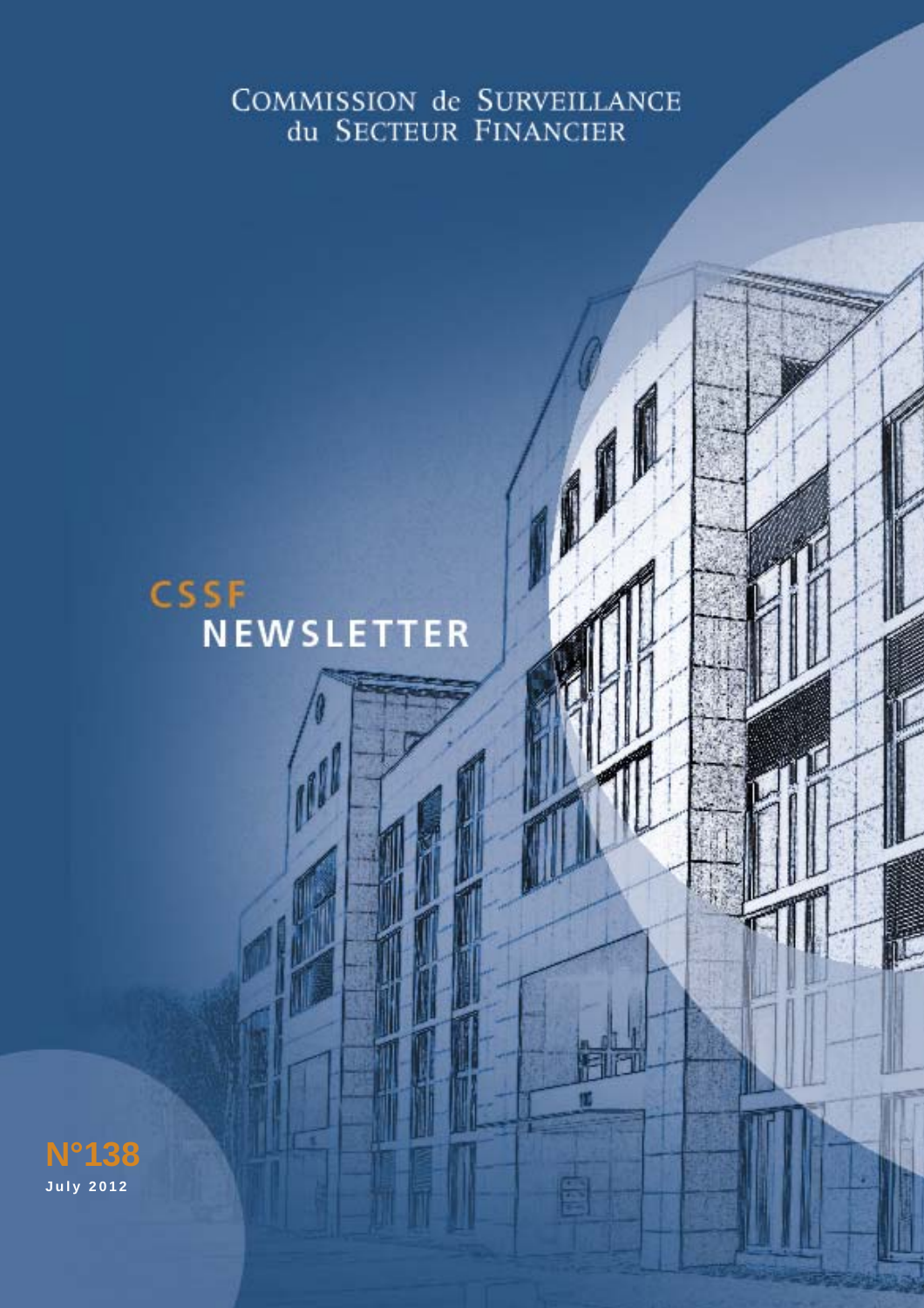### **HUMAN RESOURCES**

Since the publication of the last Newsletter, the CSSF has recruited one new agent for the following department:

#### **Information system and supervision of support PFS**

#### Richard ROSENFELDER

Following the departure of one agent, the CSSF employs 427 agents as at 10 July 2012, 217 of whom are men and 210 are women.

### **NEWS**

#### **Publication of ESMA official translations for the guidelines on the calculation of global exposure for certain types of structured UCITS**

The European Securities and Markets Authority ("ESMA") published on 28 March 2012 the official translations of the document "Guidelines to competent authorities and UCITS management companies on risk measurement and the calculation of global exposure for certain types of structured UCITS (ref.: ESMA/2011/112)", which was transposed by Circular CSSF 11/512. These translations are available on ESMA's website at:

[http://www.esma.europa.eu/content/Guidelines-risk-measurement-and-calculation-global](http://www.esma.europa.eu/content/Guidelines-risk-measurement-and-calculation-global-exposure-certain-types-structured-UCITS)[exposure-certain-types-structured-UCITS](http://www.esma.europa.eu/content/Guidelines-risk-measurement-and-calculation-global-exposure-certain-types-structured-UCITS)

The guidelines in question are also available in their full English version which includes the explanatory text on ESMA's website at:

[http://www.esma.europa.eu/content/Final-report-Guidelines-competent-authorities-and-UCITS](http://www.esma.europa.eu/content/Final-report-Guidelines-competent-authorities-and-UCITS-management-companies-risk-meas-ureme)[management-companies-risk-meas-ureme](http://www.esma.europa.eu/content/Final-report-Guidelines-competent-authorities-and-UCITS-management-companies-risk-meas-ureme) 

**Publication of two consultation papers on the technical standards of the draft regulation on OTC derivatives, central counterparties and trade repositories (also known by the acronym "EMIR" - European Market Infrastructure Regulation)** 

The European Securities and Markets Authority ("ESMA") and the European Banking Authority (EBA) have just published consultation papers relating to the draft technical standards on the provisions of the future regulation on OTC derivatives, central counterparties ("CCPs") and trade repositories.

As a reminder, EMIR's purpose is to improve the functioning of the OTC derivatives markets within the European Union. Therefore, EMIR aims to reduce the risks relating thereto through the central clearing obligation and the risk mitigation techniques, as well as to improve the transparency of the derivatives markets through the reporting requirements to the trade repositories, and to ensure that the central counterparties are robust and sound.

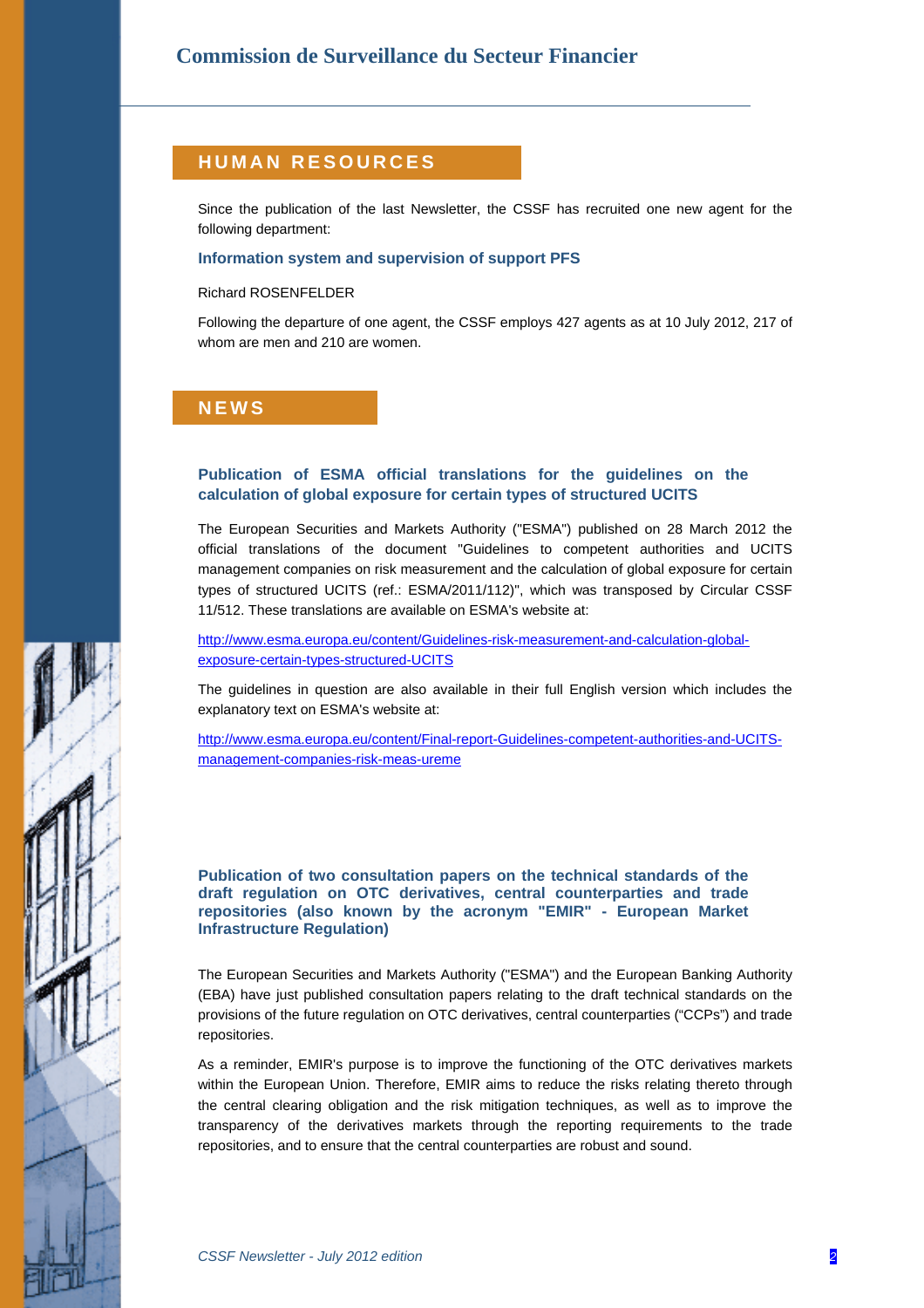**1. Consultation paper of the European Securities and Markets Authority ("ESMA"): ESMA Consultation on the Draft Technical Standards for the Regulation on OTC Derivatives, CCPs and Trade Repositories** 

On 25 June, ESMA published a public consultation paper on the draft regulatory technical standards (RTS) and implementing technical standards (ITS).

The specific details set out in the RTS and ITS relate to:

- the clearing obligation (in particular indirect clearing arrangements, clearing obligation procedure; criteria for establishing which classes of derivative contracts are subject to the clearing obligation; details to be included in ESMA's Register; specification of the notion of liquidity fragmentation; as regards non-financial counterparties: criteria for establishing which OTC derivative contracts are objectively reducing risks as well as clearing thresholds; risk mitigation techniques for OTC derivative contracts not cleared by a central counterparty);
- the central counterparties (in particular the college, the recognition of third country counterparties, operational requirements, record keeping, business continuity, margins, default funds, liquidity risk controls, default waterfalls, collaterals, investment policy, review of models, stress testing and back testing);
- the trade repositories (details of the transactions of derivatives which shall be reported to trade repositories; details to be provided for registration as trade repository to ESMA; details on transparency and data availability as well as operational standards for aggregation; comparison of data across trade repositories and access to the data by the entities listed in Article 81 of the regulation).

The consultation paper is available on ESMA's website at: <http://www.esma.europa.eu/system/files/2012-379.pdf>

The public consultation paper ends on 5 August 2012 and the responses may be sent by using the form available on the website.

<http://www.esma.europa.eu/consultation/59059/response>.

#### **2. Consultation paper of the European Banking Authority ("EBA"): EBA Consultation paper on Draft Regulatory Technical Standards on Capital Requirements for CCPs**

On 15 June, EBA published a public consultation paper on the draft regulatory technical standards (RTS) on the capital requirements applicable to trade repositories.

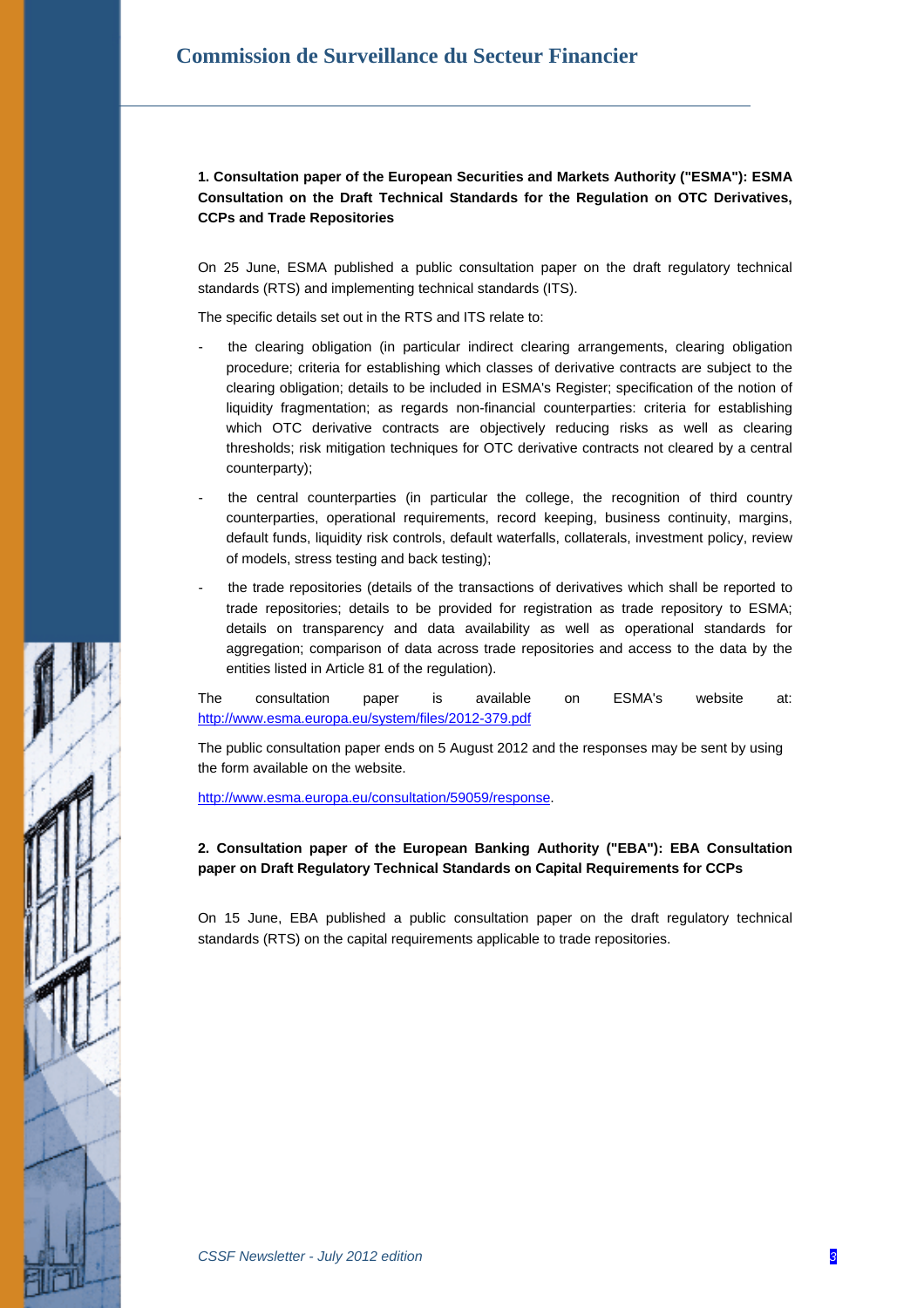EMIR will require the CCPs to collect margins, to maintain a pre-funded default fund and to maintain dedicated own resources to cover their losses upon the default of one clearing member. Moreover, the CCPs shall hold sufficient capital during an appropriate time span for winding-down or restructuring its activities, and to cover their operational risk as well as their credit, counterparty and market risks which are not covered by specific financial resources as those specified above. The draft RTS developed by the EBA are intended to specify these capital requirements. It is proposed that the CCPs hold capital that is at least equal to the sum of:

- their operational expenses during an appropriate time span for winding-down or restructuring its activities;
- their capital requirements to cover the overall operational risk;
- their capital requirements to cover credit risks, counterparty credit risks and market risks stemming from non-covered activities.

The consultation paper is available on EBA's website at: [http://eba.europa.eu/cebs/media/Publications/Consultation%20Papers/2012/EBA-CP-2012-08--](http://eba.europa.eu/cebs/media/Publications/Consultation%20Papers/2012/EBA-CP-2012-08--CP-on-RTS-on-Capital-Requirements-for-CCPs-.pdf) [CP-on-RTS-on-Capital-Requirements-for-CCPs-.pdf](http://eba.europa.eu/cebs/media/Publications/Consultation%20Papers/2012/EBA-CP-2012-08--CP-on-RTS-on-Capital-Requirements-for-CCPs-.pdf)

The public consultation ends on 31 July 2012 and the responses may be sent by email to the following address [CP-2012-08@eba.europa.eu](mailto:CP-2012-8@eba.europa.eu) by indicating the reference EBA/CP/2012/08.

### **SANCTIONS**

#### **Undertakings for collective investment**

In accordance with Article 51(1) of the law of 13 February 2007 on specialised investment funds, the CSSF imposed administrative fines on the managers of one SIF for non-filing of the required information.

#### **Issuers of securities**

Since the publication of the last Newsletter, the CSSF imposed an administrative fine on an issuer which failed to act in response to one order and to comply with the information requests submitted to it. This decision was taken pursuant to Article 25(1) of the law on prospectuses for securities. Pursuant to Article 27(1) of the law, a remedy against this administrative fine may be sought within three months.

Since the publication of the last Newsletter, the CSSF imposed one administrative fine on an issuer which failed to act in response to an order of the CSSF as regards the publication of a financial report within the framework of the law of 11 January 2008 on transparency requirements for issuers of securities. In accordance with Article 27 of the Transparency Law, a remedy against this administrative fine may be sought within three months.

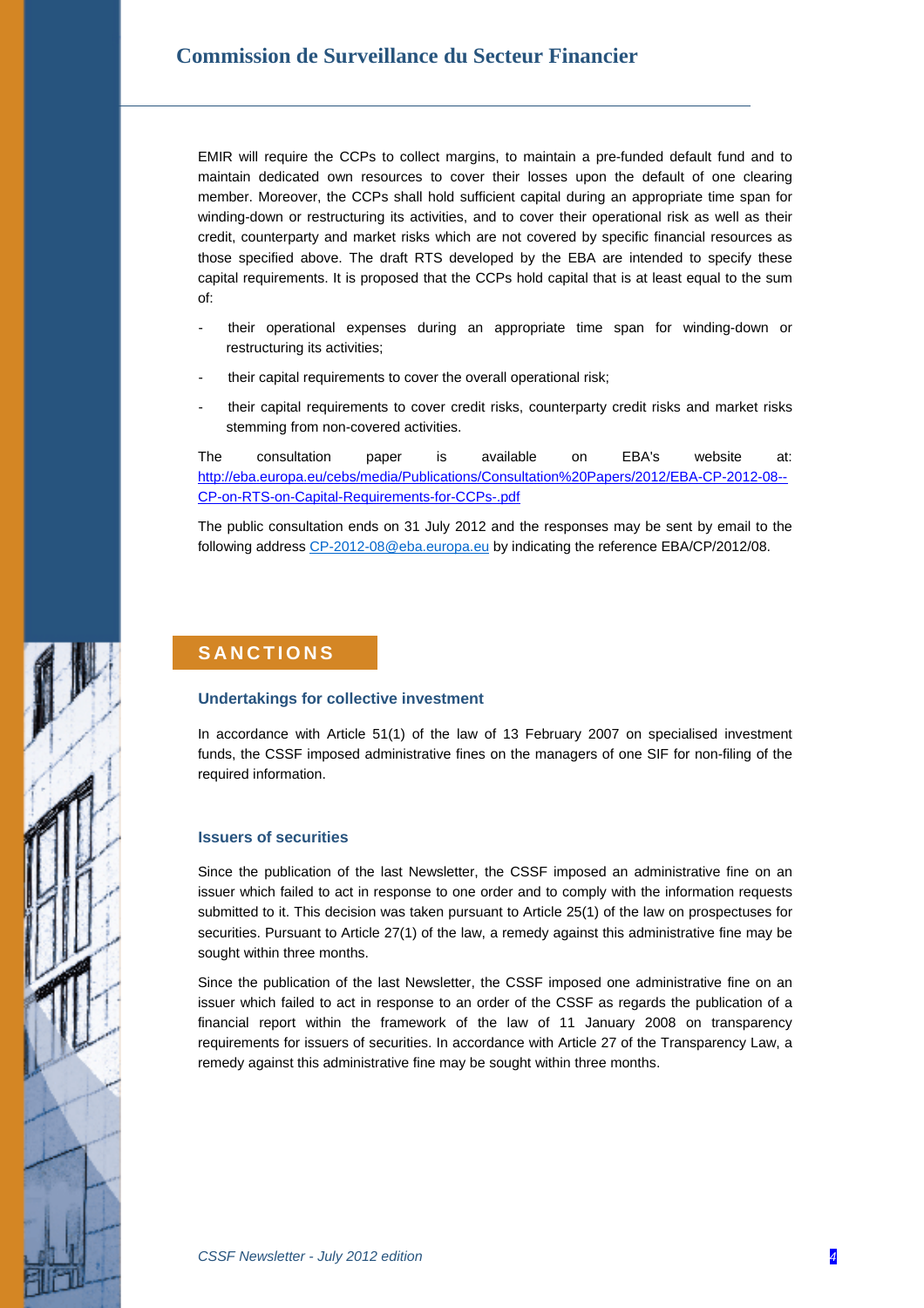### **NATIONAL REGULATION**

#### **Circular CSSF 12/541**

Circular CSSF 12/541 deals with the FATF statements concerning

(1) jurisdictions whose anti-money laundering and combating the financing of terrorism regimes have substantial and strategic deficiencies;

(2) jurisdictions not making sufficient progress;

(3) jurisdictions whose anti-money laundering and combating the financing of terrorism regimes are not satisfactory.

#### **Circular CSSF 12/540**

Circular CSSF 12/540 aims to provide details regarding, on the one hand, the sub-funds of UCIs authorised by the CSSF but which have not yet been launched after their authorisation, which became inactive after their launch or which are in liquidation and, on the other hand, information to be transmitted to the CSSF in this respect.

#### **Circular CSSF 12/539**

Circular CSSF 12/539 deals with the technical specifications regarding the communication to the CSSF of documents under the law on prospectuses for securities and general overview of the aforementioned law.

#### **Circular CSSF 12/538**

Circular CSSF 12/538 aims to specify the application of Articles 5 (1a) and 17 (1a) of the law of 5 April 1993 on the financial sector for banks, investment firms and professionals carrying on foreign currency lending operations.

#### **Circular CSSF 12/537**

Circular CSSF 12/537 aims to specify the application of Article 5 (1a) of the law of 5 April 1993 on the financial sector regarding the risks linked to US dollar ("USD") denominated funding.

**Legal provisions regarding the investment management of UCIs under Part II of the law of 17 December 2010 relating to undertakings for collective investment** 

The CSSF would like to recall the introduction by the law of 17 December 2010 relating to undertakings for collective investment (the "2010 Law") of the new rules governing the delegation of functions applicable to undertakings for collective investment under Part II of this 2010 Law ("UCIs under Part II") and which required these UCIs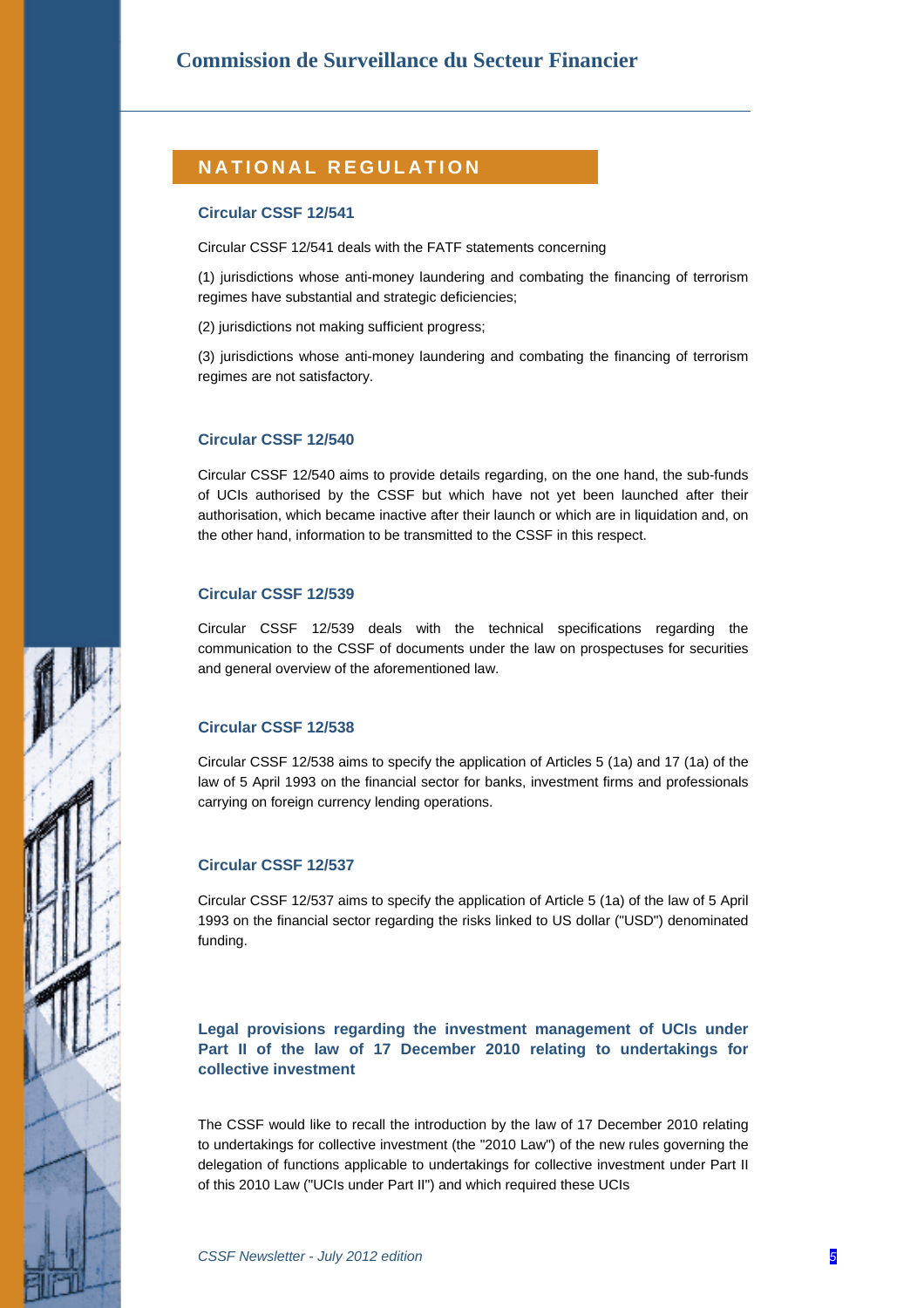under Part II (and, where appropriate, management companies which manage them) created before 1 January 2011, to comply with these rules no later than 1 July 2012.

Indeed, Articles 95(2) and 99(6) subparagraph 2 as well as Article 125(1) subparagraph 6 of the 2010 Law provide for, in the interest of investor protection, a series of rules applicable when the delegation concerns investment management.

The CSSF requested in writing that UCIs under Part II and management companies subject to Chapter 16 of the 2010 Law created before 1 January 2011 to which the transitional provisions of Article 183(4) subparagraph 2 or 184(3), respectively of the 2010 Law applied (as well as, by analogy, the other management companies governed by the 2010 Law which manage such UCIs under Part II) transmit to the CSSF certain information on the investment management of UCIs under Part II.

This information had to be sent (by email to the address [p2loi2010gest@cssf.lu](mailto:p2loi2010gest@cssf.lu) no later than 13 July 2012) using the form available on the CSSF's website at:

[http://www.cssf.lu/fileadmin/files/Formulaires/formulaire\\_gestion\\_investissements\\_partie](http://www.cssf.lu/fileadmin/files/Formulaires/formulaire_gestion_investissements_partie_II.dot) [\\_II.dot](http://www.cssf.lu/fileadmin/files/Formulaires/formulaire_gestion_investissements_partie_II.dot).

### **WARNING**

Warning issued by the UK authority (FSA) regarding the activities of an entity named Robinson and Schroder.

The warning is published on the CSSF's website at:

[http://www.cssf.lu/fileadmin/files/Protection\\_consommateurs/Avertissements/A\\_Robinso](http://www.cssf.lu/fileadmin/files/Protection_consommateurs/Avertissements/A_Robinson_and_Schroder.pdf) [n\\_and\\_Schroder.pdf](http://www.cssf.lu/fileadmin/files/Protection_consommateurs/Avertissements/A_Robinson_and_Schroder.pdf)

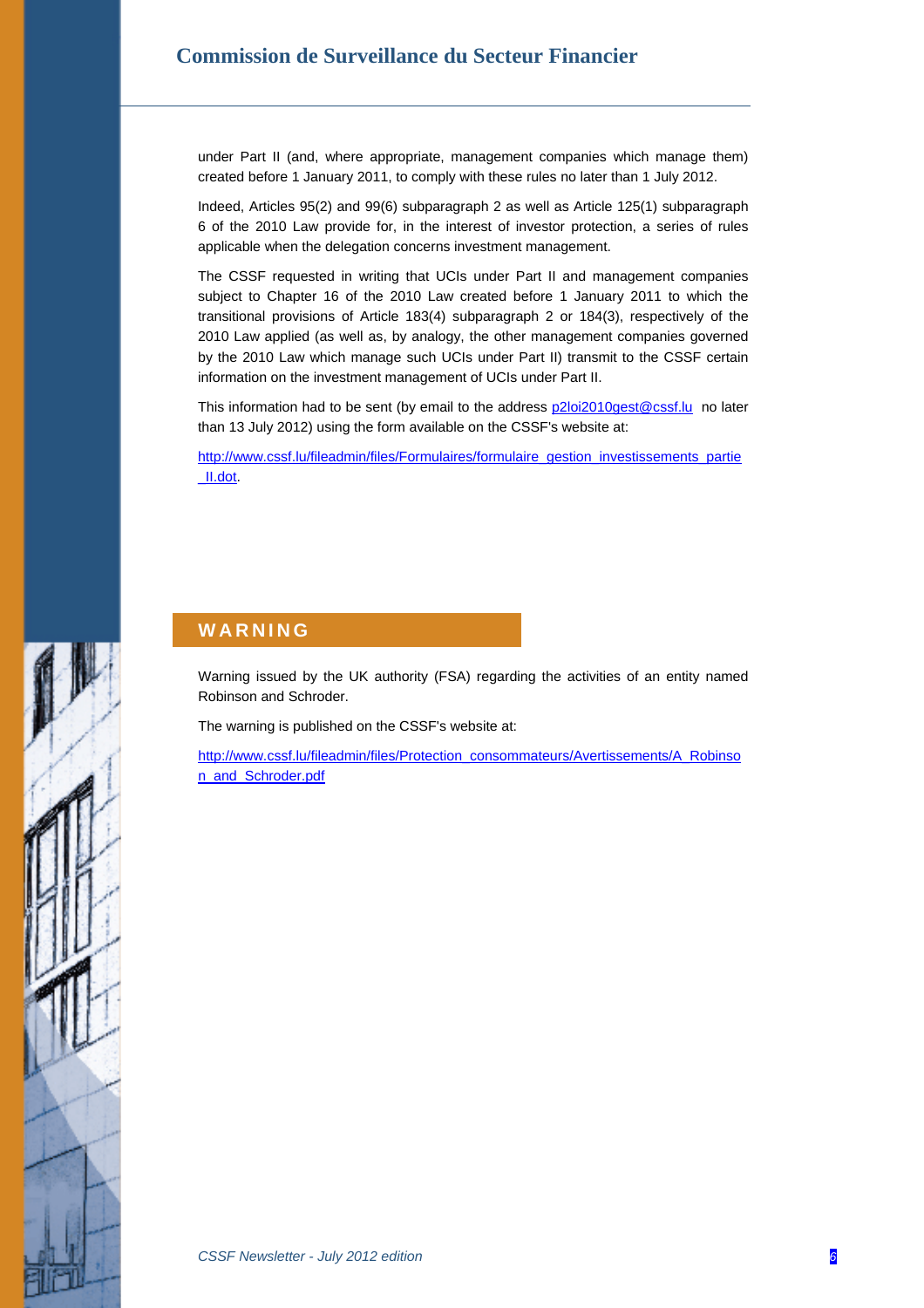### **PRESS RELEASES**

### **ANTHRACITE RATED INVESTMENTS (JERSEY) LIMITED (E-0483) Press release 12/27 of 5 July 2012**

Pursuant to Article 31 of the law of 13 July 2007 on markets in financial instruments, the Commission de Surveillance du Secteur Financier (CSSF) required the suspension from trading of the debt securities issued by Anthracite Rated Investments (Jersey) Limited (ISIN XS0159771087) of the regulated market of the Luxembourg Stock Exchange on 16 July 2012. The suspension applies with immediate effect.

Indeed, the CSSF noted that the issuer concerned failed to comply with the periodic information requirements laid down in Articles 3 and 4 of the law of 11 January 2008 on transparency requirements for issuers of securities.

This decision is disclosed according to Article 9(2) of the law of 13 July 2007 on markets in financial instruments.

#### **OVERALL SITUATION OF UNDERTAKINGS FOR COLLECTIVE INVESTMENT AND SPECIALISED INVESTMENT FUNDS AT THE END OF MAY 2012**

#### **Press release 12/26 of 5 July 2012**

#### **I. Overall situation**

As at 31 May 2012, total net assets of undertakings for collective investment and specialised investment funds reached EUR 2,212.027 billion compared to EUR 2,225.600 billion as at 30 April 2012, i.e. a 0.61% decrease over one month. Over the last twelve months, the volume of net assets decreased by 0.32%.

The Luxembourg UCI industry thus registered a negative variation amounting to EUR 13.573 billion during the month of May. This decrease represents the balance of positive net issues of EUR 4.669 billion (+0.21%) and a negative development in the financial markets amounting to EUR 18.242 billion (-0.82%).



*CSSF Newsletter - July 2012 edition 7*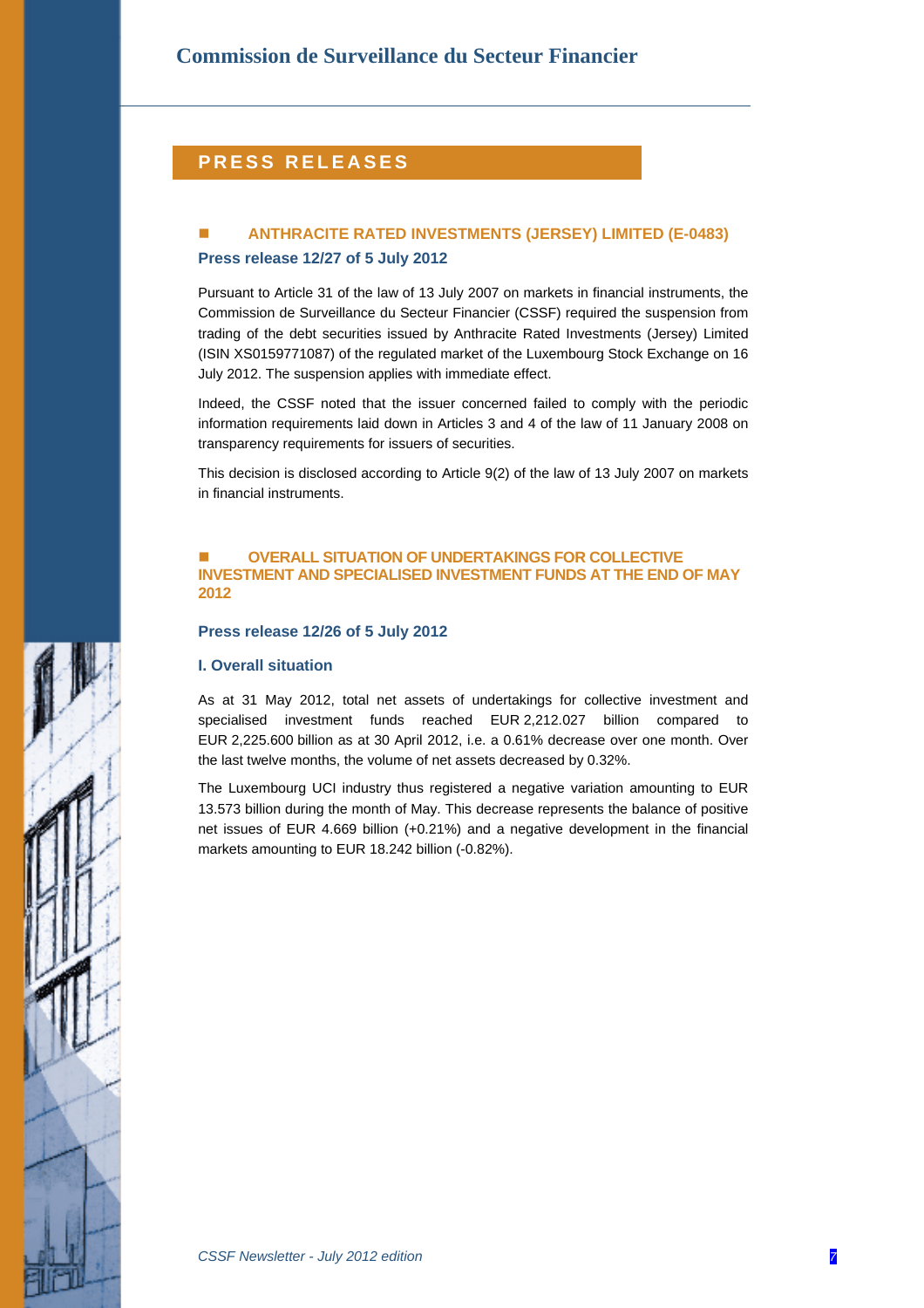

The number of undertakings for collective investment (UCIs) and specialised investment funds (SIFs) taken into consideration totalled 3,874 as against 3,872 in the previous month. A total of 2,452 entities have adopted an umbrella structure, which represents 11,990 sub-funds. When adding the 1,422 entities with a traditional structure to that figure, a total of 13,412 entities are active in the financial centre.

As regards, on the one hand, the impact of financial markets on Luxembourg UCIs and, on the other hand, the net capital investment in these UCIs, the following can be said about May:

The categories of equity UCIs continued their downward movement in view in particular of lower economic growth expectations and continuing concerns among investors about budgetary difficulties of certain countries of the euro area. Thus, the category of European equity UCIs as well as most other categories of equity UCIs registered a fall in prices over the month under review. However, the category of American equity UCIs registered a slightly more favourable variation but only due to the USD vs. EUR appreciation.

The category of Eastern Europe equity UCIs registered the most notable downward movement due to the fact that the fall in prices was coupled with an appreciation of the EUR vs. the main currencies of this economic area.

Moreover, the categories of equity UCIs recorded net redemptions.

|                           | Market variation | Net issues |  |  |
|---------------------------|------------------|------------|--|--|
| Global market equities    | $-3.41%$         | $-0.64%$   |  |  |
| European equities         | $-5.50\%$        | $-1.94%$   |  |  |
| US equities               | $-1.87%$         | $-0.89%$   |  |  |
| Japanese equities         | $-5.00%$         | $-1.26%$   |  |  |
| Eastern European equities | $-11.34%$        | $-2.61%$   |  |  |
| Asian equities            | $-4.22%$         | $-0.51%$   |  |  |
| Latin American equities   | $-6.59%$         | $-2.20%$   |  |  |
| Other equities            | $-5.33%$         | $-0.41%$   |  |  |

### **Development of equity UCIs during the month of May 2012\***

*\* Variation in % of Net Assets as compared to the previous month*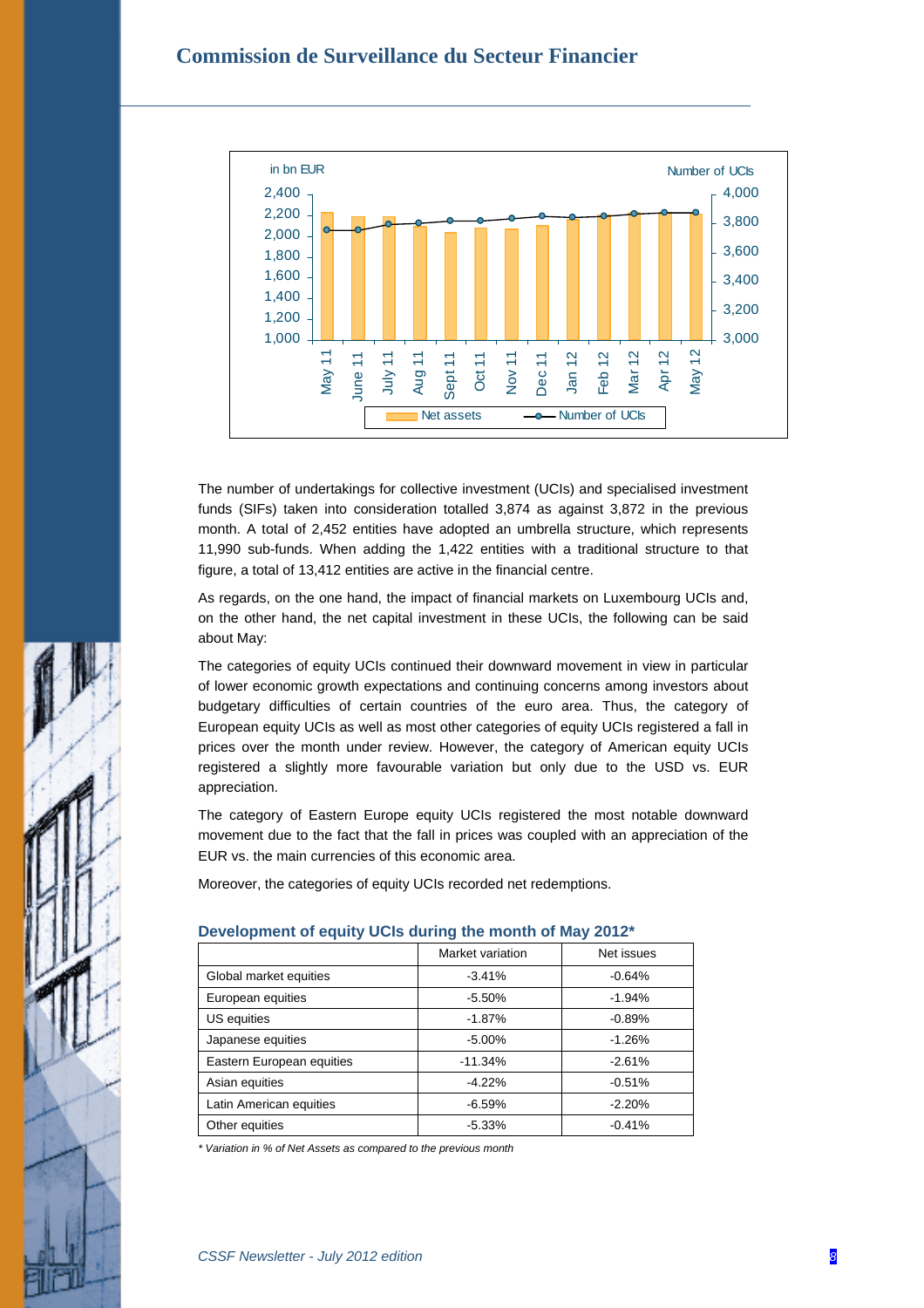EUR-denominated bond UCIs recorded price increases. While the high-rated government bonds of the euro area countries registered a general decline in yields, the lower-rated government bonds of the euro area registered contrasting developments. However, as regards non-government bonds, a general increase in yields for the various rating classes and the various sectors for the period under review was recorded.

USD-denominated bond UCIs recorded price increases over the month under review. The yields of the US bonds decreased significantly during the period but the gains are mainly due to the USD vs. EUR appreciation of over 6.5%.

Overall, the fixed-income UCI categories showed a positive net capital investment. The categories of monetary UCIs and USD-denominated bonds recorded important net capital investments.

|                            | Market variation | Net issues |
|----------------------------|------------------|------------|
| EUR money market           | $-0.03%$         | $-4.54%$   |
| USD money market           | 6.54%            | 6.27%      |
| Global market money market | 0.64%            | $-0.44%$   |
| EUR-denominated bonds      | 1.17%            | 0.30%      |
| USD-denominated bonds      | 4.94%            | 7.28%      |
| Global market bonds        | 0.53%            | 2.09%      |
| Emerging market bonds      | 0.11%            | 0.74%      |
| High Yield bonds           | 1.53%            | 1.08%      |
| Others                     | 0.22%            | 0.36%      |

#### **Development of fixed-income UCIs during the month of May 2012\***

*\* Variation in % of Net Assets as compared to the previous month* 

The development of net assets of diversified Luxembourg UCIs and of funds of funds is illustrated in the table below:

**Diversified income UCIs and Funds of Funds during the month of May 2012\*** 

|                  | Market variation | Net issues |
|------------------|------------------|------------|
| Diversified UCIs | $-1.01\%$        | $-0.50%$   |
| Funds of funds   | $-1.12%$         | 0.44%      |

*\* Variation in % of Net Assets as compared to the previous month* 

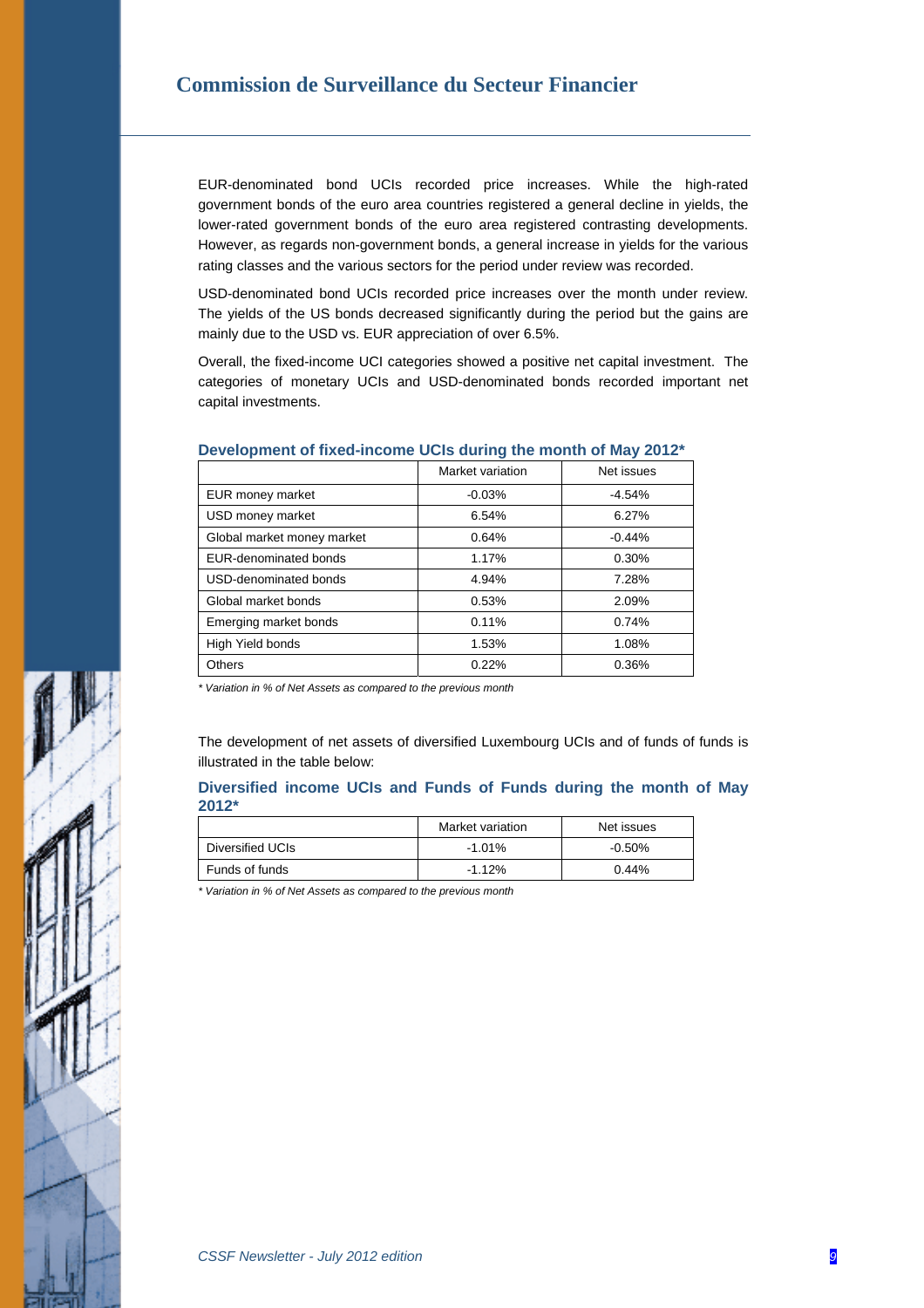### **II. Breakdown of the number and the net assets of UCIs according to Parts I and II of the 2002 and 2010 laws and SIFs**

|            | PART I UCIS   |                     | PART II UCIS  |                     | <b>SIFs</b>   |               | <b>TOTAL</b>  |                   |
|------------|---------------|---------------------|---------------|---------------------|---------------|---------------|---------------|-------------------|
|            | <b>NUMBER</b> | <b>NET</b>          | <b>NUMBER</b> | <b>NET ASSETS</b>   | <b>NUMBER</b> | <b>NET</b>    | <b>NUMBER</b> | <b>NET ASSETS</b> |
|            |               | <b>ASSETS</b>       |               | (in bn $\epsilon$ ) |               | <b>ASSETS</b> |               | (in bn €)         |
|            |               | (in bn $\epsilon$ ) |               |                     |               | (in bn €)     |               |                   |
| 31/12/2007 | 1,653         | 1,646.341 €         | 643           | 295.939 €           | 572           | 117.115 €     | 2,868         | 2,059.395 €       |
| 31/01/2008 | 1,662         | 1,539.494 €         | 653           | 293.197€            | 617           | 118.450€      | 2,932         | 1,951.141 €       |
| 29/02/2008 | 1,680         | 1,543.385 €         | 654           | 296.900 €           | 638           | 122.560 €     | 2,972         | 1,962.845 €       |
| 31/03/2008 | 1,700         | 1,480.352 €         | 663           | 292.614 €           | 649           | 122.479€      | 3,012         | 1,895.445 €       |
| 30/04/2008 | 1,733         | 1,541.312 €         | 675           | 296.483€            | 675           | 126.281 €     | 3,083         | 1,964.076 €       |
| 31/05/2008 | 1,736         | 1,566.198 €         | 678           | 303.800 €           | 691           | 126.961 €     | 3,105         | 1,996.959 €       |
| 30/06/2008 | 1,755         | 1,480.895 €         | 682           | 292.539 €           | 716           | 128.658 €     | 3,153         | 1,902.092 €       |
| 31/07/2008 | 1,784         | 1,471.973 €         | 688           | 292.279€            | 748           | 132.105 €     | 3,220         | 1,896.357 €       |
| 31/08/2008 | 1,817         | 1,487.918 €         | 695           | 293.025 €           | 772           | 137.050 €     | 3,284         | 1,917.993 €       |
| 30/09/2008 | 1,827         | 1,375.104 €         | 699           | 285.360 €           | 796           | 136.232 €     | 3,322         | 1,796.696 €       |
| 31/10/2008 | 1,845         | 1,243.344 €         | 701           | 270.891 €           | 805           | 132.793 €     | 3,351         | 1,647.028 €       |
| 30/11/2008 | 1,840         | 1,206.535 €         | 709           | 265.744 €           | 815           | 131.958 €     | 3,364         | 1,604.237 €       |
| 31/12/2008 | 1,826         | 1,169.389 €         | 708           | 259.809 €           | 837           | 130.455 €     | 3,371         | 1,559.653 €       |
| 31/01/2009 | 1,837         | 1,183.116 €         | 710           | 252.878€            | 851           | 135.540 €     | 3,398         | 1,571.534 €       |
| 28/02/2009 | 1,838         | 1,149.100 €         | 709           | 246.367 €           | 855           | 134.824 €     | 3,402         | 1,530.291 €       |
| 31/03/2009 | 1,840         | 1,154.891 €         | 698           | 240.229€            | 858           | 131.443 €     | 3,396         | 1,526.563 €       |
| 30/04/2009 | 1,847         | 1,213.147 €         | 697           | 240.906 €           | 871           | 138.879 €     | 3,415         | 1,592.932 €       |
| 31/05/2009 | 1,849         | 1.243.508 €         | 693           | 235.626€            | 883           | 140.135 €     | 3,425         | 1,619.269 €       |
| 30/06/2009 | 1,846         | 1,255.762 €         | 691           | 232.770 €           | 898           | 142.724 €     | 3,435         | 1,631.256 €       |
| 31/07/2009 | 1,848         | 1,327.841 €         | 684           | 234.610 €           | 906           | 143.579 €     | 3,438         | 1,706.030 €       |
| 31/08/2009 | 1,851         | 1,360.316 €         | 678           | 232.282 €           | 920           | 146.819€      | 3,449         | 1,739.417 €       |
| 30/09/2009 | 1,849         | 1,394.016 €         | 670           | 229.669€            | 938           | 150.149 €     | 3,457         | 1,773.834 €       |
| 31/10/2009 | 1,844         | 1,399.816 €         | 664           | 227.254 €           | 946           | 150.458 €     | 3,454         | 1,777.528 €       |
| 30/11/2009 | 1,858         | 1,415.274 €         | 651           | 221.603€            | 964           | 152.033 €     | 3,473         | 1,788.910 €       |
| 31/12/2009 | 1,843         | 1,465.743 €         | 649           | 221.203 €           | 971           | 154.047 €     | 3,463         | 1,840.993 €       |
| 31/01/2010 | 1,842         | 1,477.013 €         | 649           | 220.250€            | 989           | 163.425 €     | 3,480         | 1,860.688 €       |
| 28/02/2010 | 1,843         | 1,511.384 €         | 646           | 221.532 €           | 1,009         | 165.018 €     | 3,498         | 1,897.934 €       |
| 31/03/2010 | 1,847         | 1,584.238 €         | 643           | 226.268€            | 1,026         | 170.032 €     | 3,516         | 1,980.538 €       |
| 30/04/2010 | 1,842         | 1,611.938 €         | 640           | 227.551 €           | 1,039         | 173.398 €     | 3,521         | 2,012.887 €       |
| 31/05/2010 | 1,846         | 1,589.202 €         | 637           | 225.773€            | 1,059         | 177.438 €     | 3,542         | 1,992.413 €       |
| 30/06/2010 | 1,843         | 1,600.977 €         | 636           | 224.773 €           | 1,071         | 184.887 €     | 3,550         | 2,010.637 €       |
| 31/07/2010 | 1,849         | 1,610.800 €         | 638           | 222.244 €           | 1,095         | 186.179€      | 3,582         | 2,019.223 €       |
| 31/08/2010 | 1,855         | 1,653.112 €         | 637           | 223.081 €           | 1,122         | 192.797 €     | 3,614         | 2,068.990 €       |
| 30/09/2010 | 1,858         | 1,667.806 €         | 631           | 220.834 €           | 1,144         | 195.100 €     | 3,633         | 2,083.740 €       |
| 31/10/2010 | 1,854         | 1,688.755 €         | 630           | 219.558€            | 1,161         | 199.262 €     | 3,645         | 2,107.575 €       |
| 30/11/2010 | 1,851         | 1,733.602 €         | 629           | 219.956 €           | 1,176         | 207.314 €     | 3,656         | 2,160.872 €       |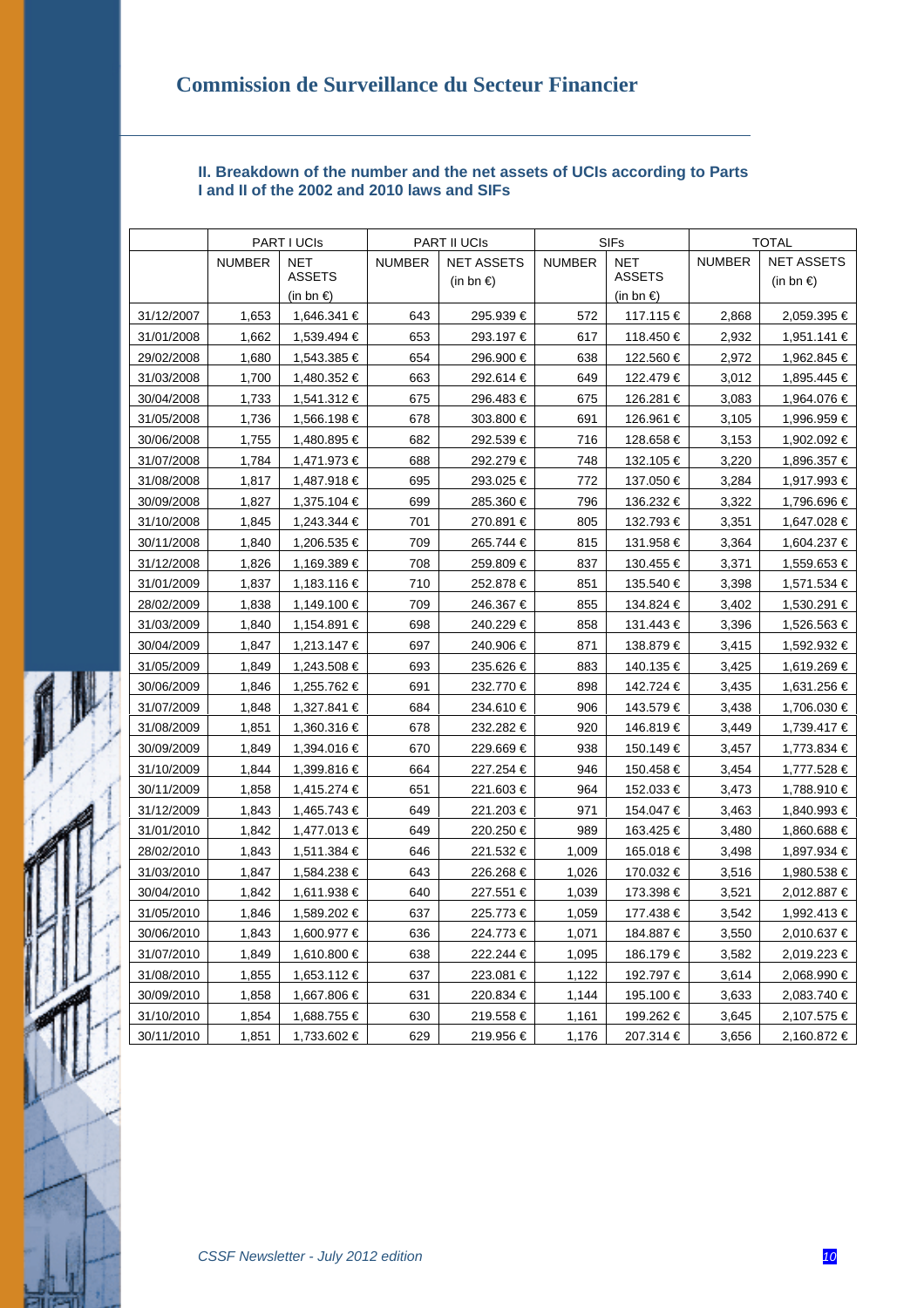| 31/12/2010 | 1,846 | 1,762.666 € | 629 | 222.178 € | 1,192 | 214.150€  | 3,667 | 2,198.994 € |
|------------|-------|-------------|-----|-----------|-------|-----------|-------|-------------|
| 31/01/2011 | 1,847 | 1,748.015 € | 626 | 220.255 € | 1,211 | 215.757€  | 3,684 | 2,184.027 € |
| 28/02/2011 | 1,857 | 1,770.049 € | 620 | 220.032 € | 1,228 | 218.117 € | 3,705 | 2,208.198€  |
| 31/03/2011 | 1,858 | 1,755.924 € | 622 | 216.151 € | 1,244 | 218.821 € | 3,724 | 2,190.896 € |
| 30/04/2011 | 1,858 | 1,759.531 € | 624 | 213.823 € | 1,254 | 222.054€  | 3,736 | 2,195.408 € |
| 31/05/2011 | 1,864 | 1,782.367 € | 619 | 211.981 € | 1,266 | 224.860 € | 3,749 | 2,219.208 € |
| 30/06/2011 | 1,864 | 1,750.292 € | 616 | 210.172 € | 1,269 | 224.535 € | 3,749 | 2,184.999 € |
| 31/07/2011 | 1,861 | 1,752.281 € | 629 | 210.582 € | 1,305 | 226.802€  | 3,795 | 2,189.665 € |
| 31/08/2011 | 1,860 | 1,652.805 € | 627 | 204.518 € | 1,312 | 228.618€  | 3,799 | 2,085.941 € |
| 30/09/2011 | 1,858 | 1,600.158 € | 618 | 201.939 € | 1,340 | 229.980 € | 3,816 | 2,032.077 € |
| 31/10/2011 | 1,856 | 1,635.157 € | 611 | 203.545 € | 1,352 | 233.235 € | 3,819 | 2,071.937 € |
| 30/11/2011 | 1,862 | 1,623.445 € | 605 | 200.459€  | 1,366 | 235.515 € | 3,833 | 2,059.419 € |
| 31/12/2011 | 1,870 | 1,655.509 € | 601 | 201.671 € | 1,374 | 239.332 € | 3,845 | 2,096.512 € |
| 31/01/2012 | 1,856 | 1,709.460 € | 594 | 202.915 € | 1,387 | 244.706 € | 3,837 | 2,157.081 € |
| 29/02/2012 | 1,854 | 1,750.218 € | 591 | 203.540 € | 1,402 | 249.401 € | 3,847 | 2,203.159 € |
| 31/03/2012 | 1,860 | 1,762.166 € | 587 | 202.875 € | 1,419 | 252.165 € | 3,866 | 2,217.206 € |
| 30/04/2012 | 1,858 | 1,768.717 € | 583 | 203.300 € | 1,431 | 253.583 € | 3,872 | 2,225.600 € |
| 31/05/2012 | 1,859 | 1,750.722 € | 582 | 203.715 € | 1,433 | 257.590 € | 3,874 | 2,212.027 € |

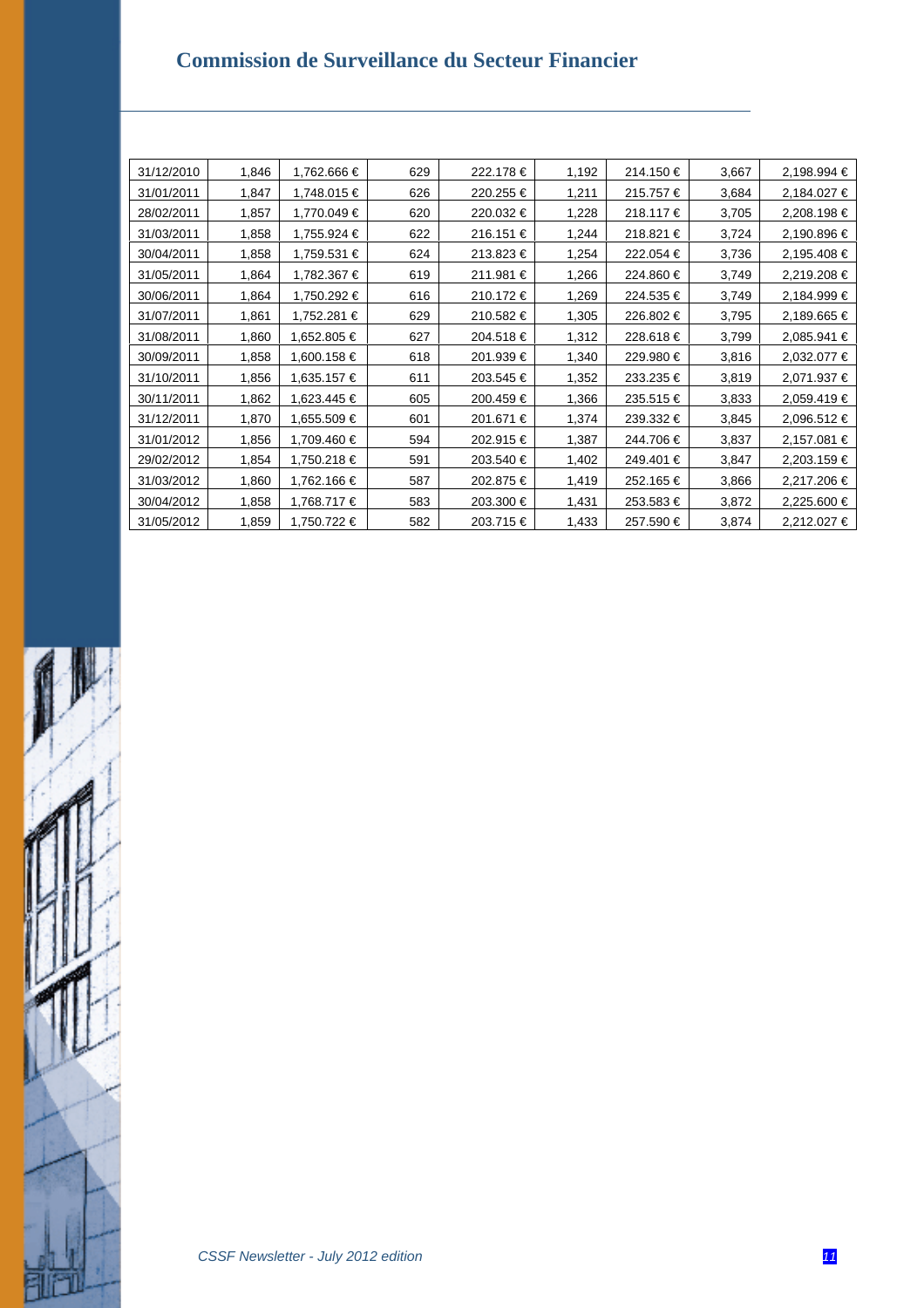### **STATISTICS**

### **BANKS**

**Increase in the banks' balance sheet total as at 31 May 2012** 



The balance sheet total increased by 1.68 % over one month, and by 2.69 % over a year.

### **INVESTMENT FIRMS**

**Increase in the investment firms' balance sheet total as at 31 May 2012** 

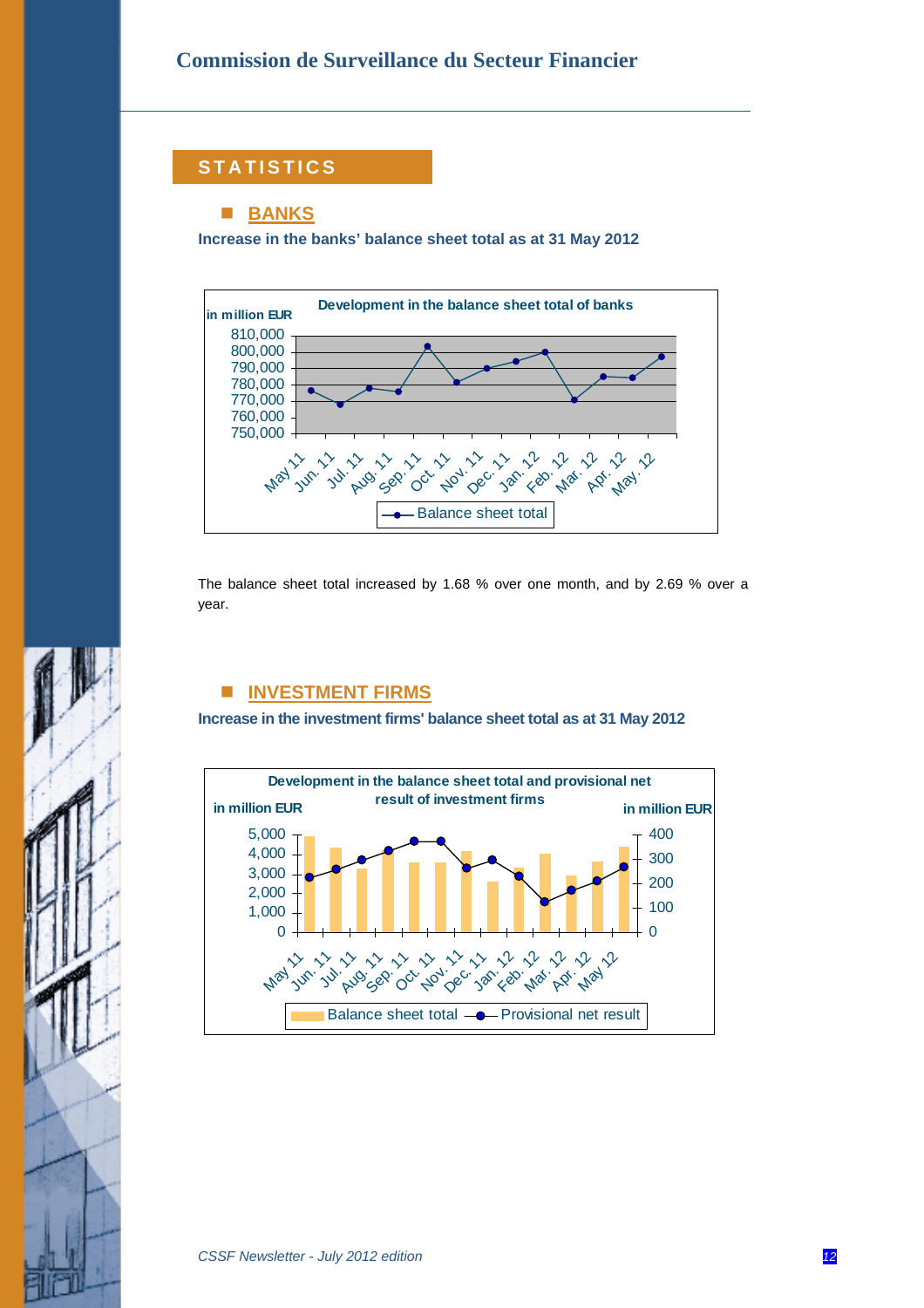### ■ **SPECIALISED PFS**

**Increase in the specialised PFS' balance sheet total as at 31 May 2012** 



### **SUPPORT PFS**

**Increase in the support PFS' balance sheet total as at 31 May 2012** 



### **PENSION FUNDS, SICARS AND AUTHORISED SECURITISATION UNDERTAKINGS**

#### **Pension funds**

As at 10 July 2012, 15 pension funds in the form of pension savings companies with variable capital (sepcav) and pension savings associations (assep) were registered on the official list of pension funds subject to the law of 13 July 2005.

On the same date, the number of professionals authorised to act as liability managers for pension funds subject to the law of 13 July 2005 amounted to 14.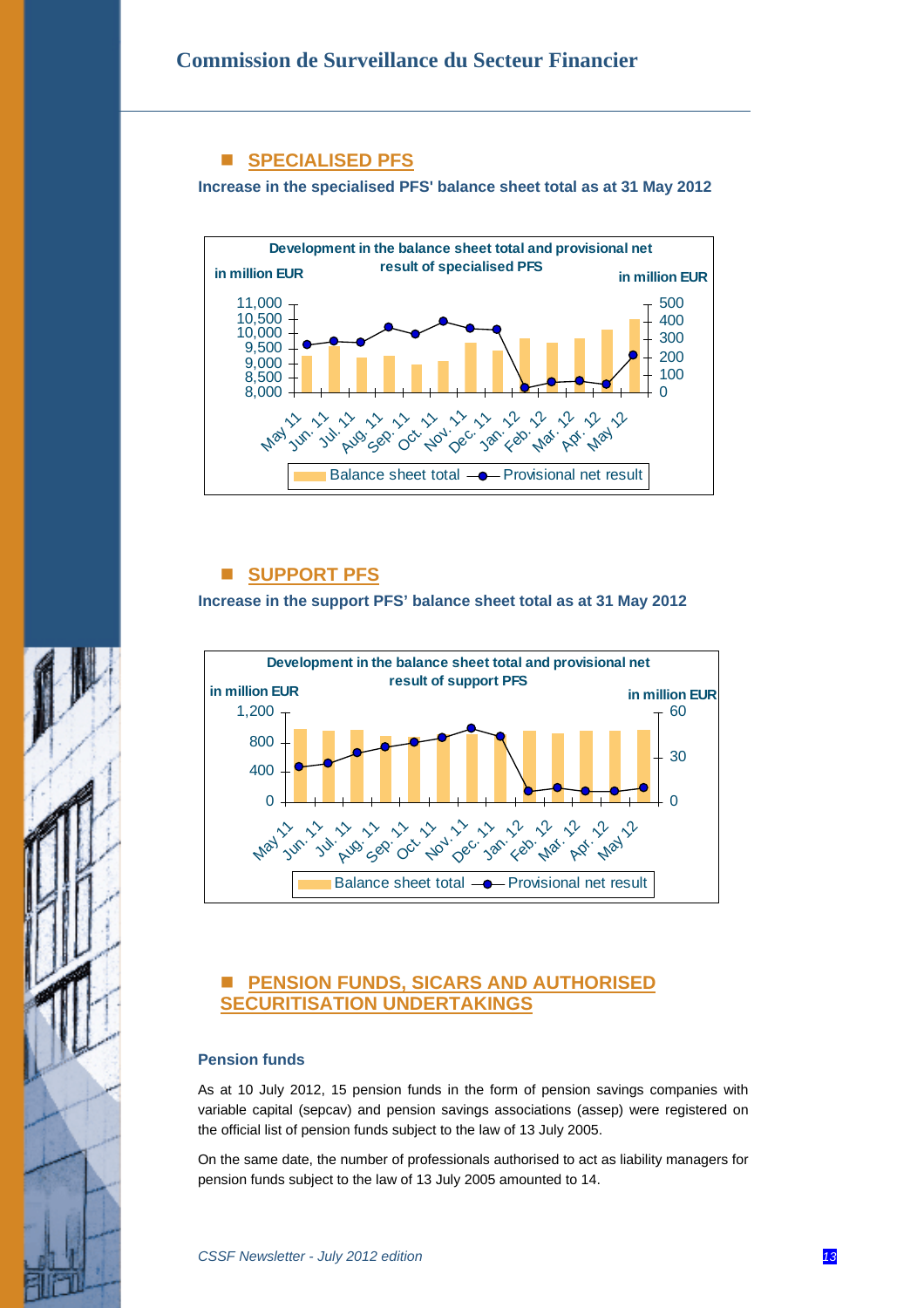#### **SICARs**

Since the publication of the last Newsletter, two new SICARs have been registered on the official list of SICARs governed by the law of 15 June 2004 relating to the Investment company in risk capital (SICAR):

- 2BCAPITAL LUXEMBOURG S.C.A. SICAR, 6A, rue Gabriel Lippmann, L-5365 MUNSBACH
- FIVE ARROWS SECONDARY OPPORTUNITIES III CO-INVESTMENT S.C.A., SICAR, 3, rue Goethe, L-1637 Luxembourg

The following SICARs were removed from the official list:

#### Withdrawal decided by the CSSF:

NEEI GULF VENTURE CAPITAL FUND I (SCA) SICAR, 2, boulevard Konrad Adenauer, L-1115 Luxembourg

A decision to withdraw NEE GULF VENTURE CAPITAL FUND I (SCA) SICAR from the official list of SICARs was taken on 2 July 2012 according to Article 13(2) of the law of 15 June 2004 relating to the investment company in risk capital and was notified to the SICAR on 3 July 2012.

#### Voluntary withdrawals:

- ATHANOR EQUITIES SICAR-SCA, 20, boulevard Emmanuel Servais, L-2535 Luxembourg
- PET CLUB FINANCE SARL SICAR, 19-21, boulevard du Prince Henri, L-1724 Luxembourg
- LAUMOR PARTNERS (SARL) SICAR, 9, rue du Laboratoire, L-1911 Luxembourg
- GIMA (SA) SICAR, 9, rue du Laboratoire, L-1911 Luxembourg
- RESOLUTION (LUXEMBOURG) S.C.A., SICAR, 40, avenue Monterey, L-2163 Luxembourg

As at 10 July 2012, the number of SICARs registered on the official list amounted to 273 entities.

#### **Securitisation undertakings**

Since the publication of the last Newsletter, two securitisation undertakings have been registered on the official list of authorised securitisation undertakings governed by the law of 22 March 2004 on securitisation:

- SERENADE INVESTMENT CORPORATION SA, 9B, Boulevard Prince Henri, L-1724 Luxembourg
- ENSEMBLE INVESTMENT CORPORATION SA, 9B, Boulevard Prince Henri, L-1724 Luxembourg

The number of securitisation undertakings authorised by the CSSF in accordance with the law of 22 March 2004 on securitisation amounted to 32 entities as at 10 July 2012.

### **PUBLIC OVERSIGHT OF THE AUDIT PROFESSION**

The public oversight of the audit profession covered 67 *cabinets de révision agréés* (approved audit firms) and 220 *réviseurs d'entreprises agréés* (approved statutory auditors) as at 30 June 2012. The oversight also includes 52 third-country auditors and audit firms duly registered in accordance with the law of 18 December 2009 concerning the audit profession.

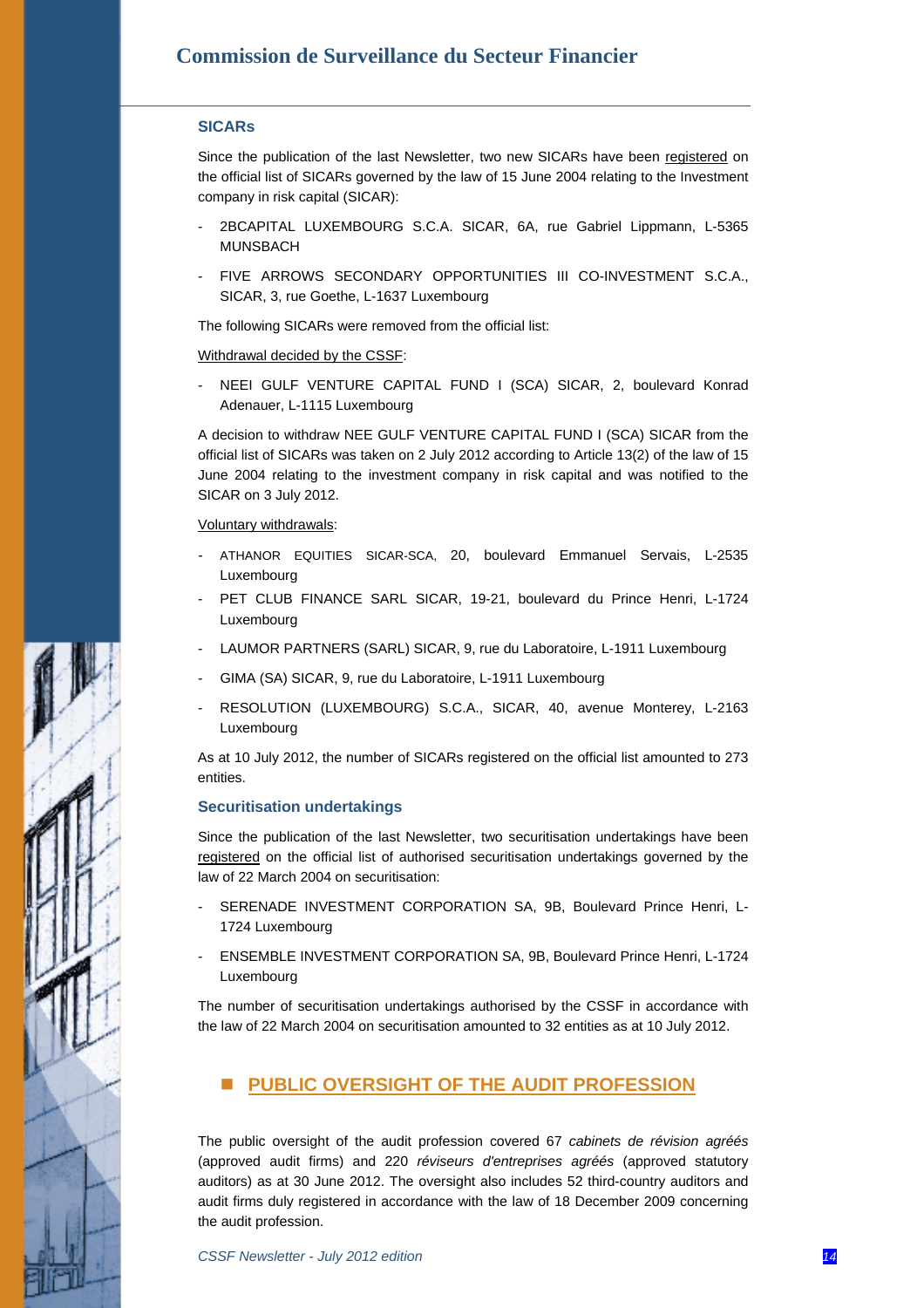### **PROSPECTUSES FOR SECURITIES IN THE EVENT OF AN OFFER TO THE PUBLIC OR ADMISSION TO TRADING ON A REGULATED MARKET (PART II AND PART III, CHAPTER 1 OF THE LAW ON PROSPECTUSES FOR SECURITIES)**

### **1. CSSF approvals**



In June 2012, the CSSF approved a total of 227 documents pursuant to the Prospectus Law, which break down as follows:

| ÷.                       | base prospectuses:        | 120 | $(52.86\%)$ |
|--------------------------|---------------------------|-----|-------------|
| $\overline{\phantom{0}}$ | other prospectuses:       | 25  | $(11.01\%)$ |
|                          | - registration documents: |     | $(0.88\%)$  |
| $\blacksquare$           | supplements:              | 80  | $(35.24\%)$ |
|                          |                           |     |             |

#### **2. Notifications received by the CSSF from the competent authorities of EU Member States**



In June 2012, the CSSF received 81 notifications relating to prospectuses and base prospectuses and 185 notifications relating to supplements from the competent authorities of other EU Member States.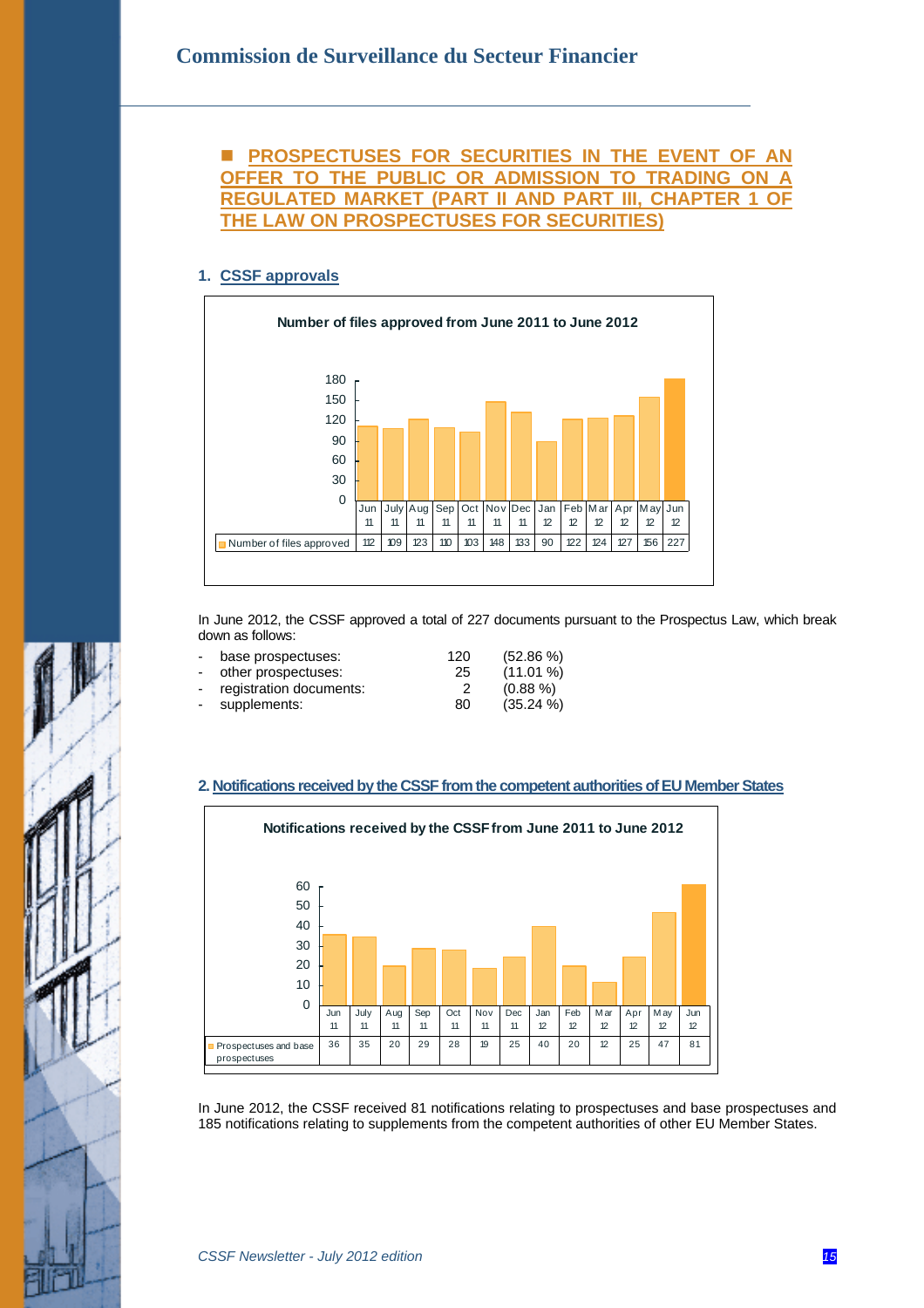

#### **3. Notifications sent by the CSSF to the competent authorities of EU Member States**

In June 2012, the CSSF sent 60 notifications relating to prospectuses and base prospectuses and 52 notifications relating to supplements to the competent authorities of other EU Member States[\\*.](#page-15-0) 

### **ISSUERS WHOSE HOME MEMBER STATE IS LUXEMBOURG PURSUANT TO THE LAW OF 11 JANUARY 2008 ON TRANSPARENCY REQUIREMENTS FOR ISSUERS OF SECURITIES (THE "TRANSPARENCY LAW")**

Since 11 June 2012, 11 issuers have chosen Luxembourg as home Member State for the purposes of the Transparency Law. Moreover, 8 issuers were removed from the list due to the fact that they do no longer fall within the scope of the Transparency Law.

As at 17 July 2012, 669 issuers, subject to the supervision of the CSSF, were included in the list of issuers whose home Member State is Luxembourg pursuant to the Transparency Law.



<span id="page-15-0"></span> $\overline{a}$ 

<sup>\*</sup> *These figures correspond to the number of prospectuses, base prospectuses and supplements for which the CSSF sent one or several notifications. Where notifications were sent on different dates and/or in several Member States, only the first notification is included in the statistical calculations. Each document notified in one or several Member States is thus only counted once.*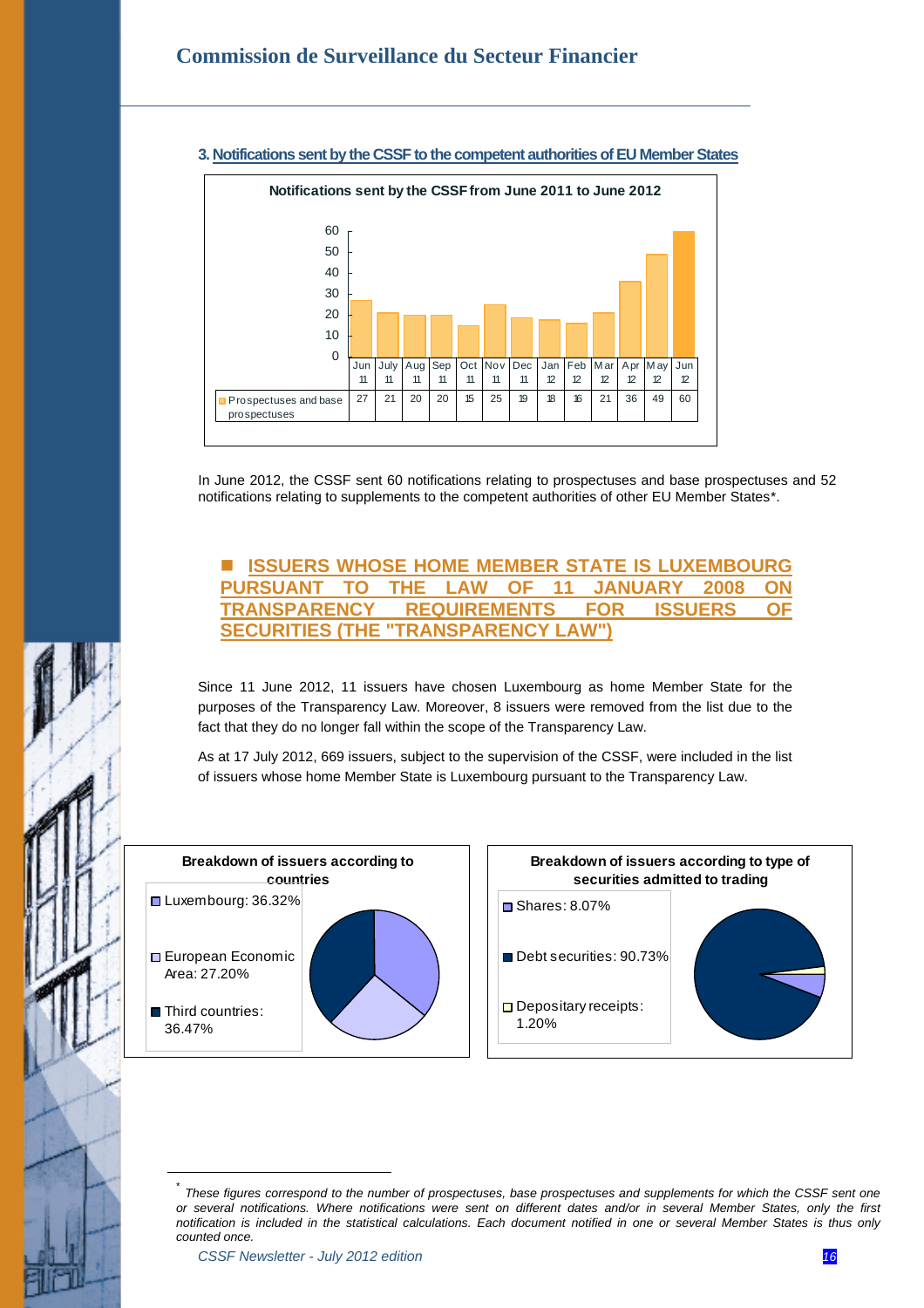### **OFFICIAL LISTS**

#### **LIST OF BANKS**

#### **Withdrawal:**

**VM BANK INTERNATIONAL S.A.**  32-34, boulevard Grande-Duchesse Charlotte, L-1330 Luxembourg Voluntary winding-up on 1 July 2012

#### **Change of denomination:**

ANDBANK LUXEMBOURG S.A. changed its name into **ANDBANK LUXEMBOURG** 

#### **Change of address:**

**PICTET & CIE (EUROPE) S.A.**  15A, boulevard J.F. Kennedy, L-2015 Luxembourg

#### **LIST OF PFS**

#### **Registrations:**

#### **GENEVE INVEST (EUROPE) S.A R.L.**

8-10, rue Mathias Hardt, L-1717 Luxembourg Statuses: investment adviser, broker in financial instruments, commission agent, private portfolio manager Ministerial authorisation of 25 June 2012

#### **INTERNOS S.A R.L.**

6, rue Jean Monnet, L-2180 Luxembourg Statuses: domiciliation agent of companies and professional performing services of setting-up and of management of companies Ministerial authorisation of 26 June 2012

#### **TRUST ALLIANCE LUXEMBOURG S.A.**

69, rue d'Itzig, L-5231 Sandweiler Statuses: domiciliation agent of companies and professional performing services of setting-up and of management of companies Ministerial authorisation of 26 June 2012

#### **Changes of status:**

### **WILMINGTON TRUST SP SERVICES (LUXEMBOURG) S.A.**  Additional statuses: registrar agent, client communication agent, administrative agent of the financial sector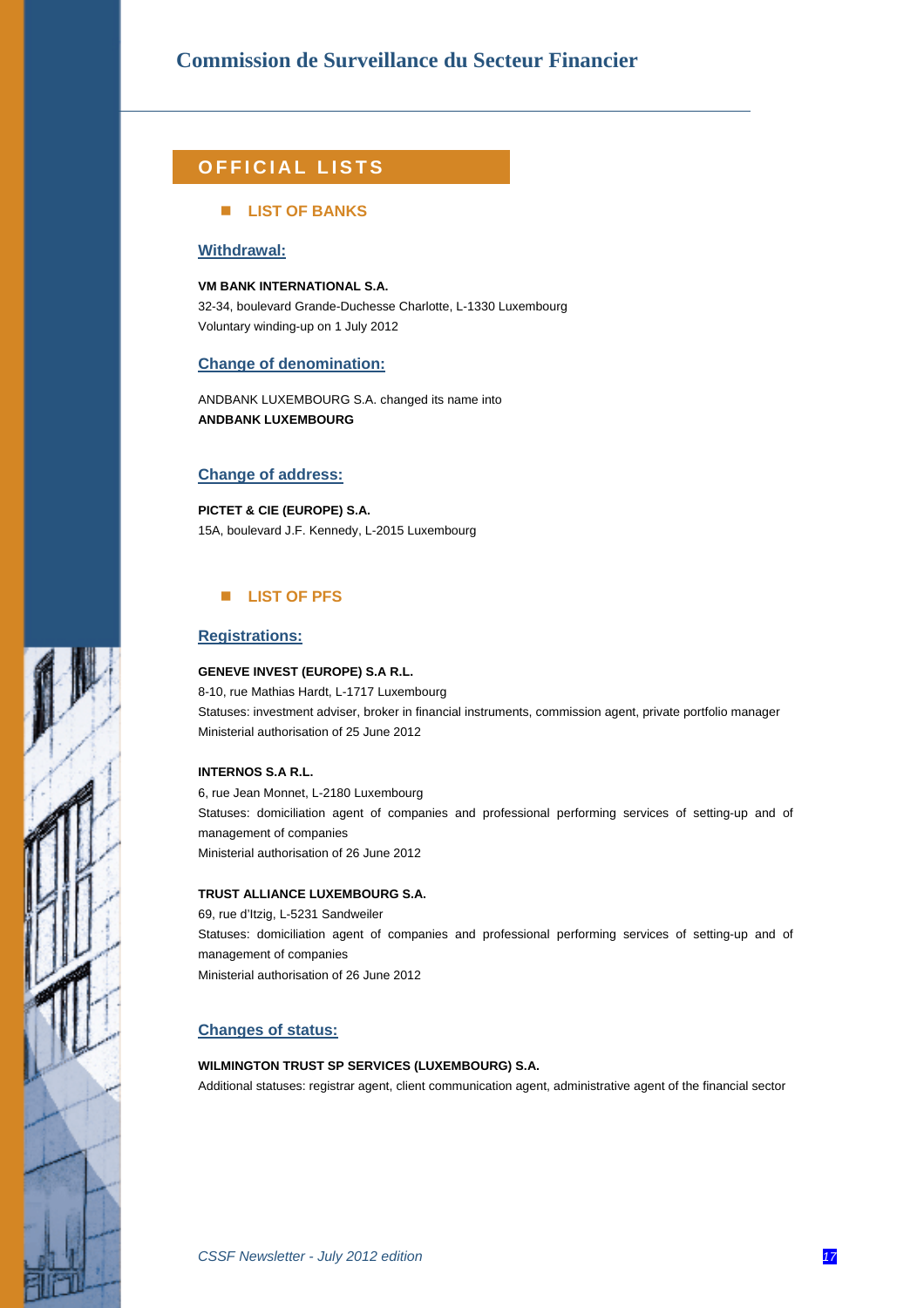#### **VONTOBEL EUROPE S.A.**

2-4, rue Jean l'Aveugle, L-1148 Luxembourg

Statuses: investment advisor, broker in financial instruments, commission agent, private portfolio manager, distributor of units of UCIs not allowed to accept and make payments, underwriter of financial instruments without a firm commitment.

#### **Changes of denomination:**

FORTIS COMMERCIAL FINANCE S.A. changed its name into **BGL BNP PARIBAS FACTOR S.A.** 

HOTTINGER & CIE changed its name into **HOTTINGER & CIE GROUPE FINANCIERE HOTTINGUER SOCIETE ANONYME** 

#### **Changes of address:**

**BAUMANN & PARTNERS S.A.**  145, rue de Trèves, L-2630 Luxembourg

**SUPERFUND ASSET MANAGEMENT GMBH LUXEMBOURG BRANCH**  68, Mühlenweg, L-2155 Luxembourg

**SWEDBANK ASSET MANAGEMENT S.A.**  65, Boulevard Grande-Duchesse Charlotte, L-1331 Luxembourg

**JTC (LUXEMBOURG) S.A.**  Garden Floor, Forté F1, 2a, rue Albert Borschette, L-1246 Luxembourg

**JOHNSON CONTROLS LUXEMBOURG BE S.A.** 

20, rue Eugène Ruppert, L-2453 Luxembourg

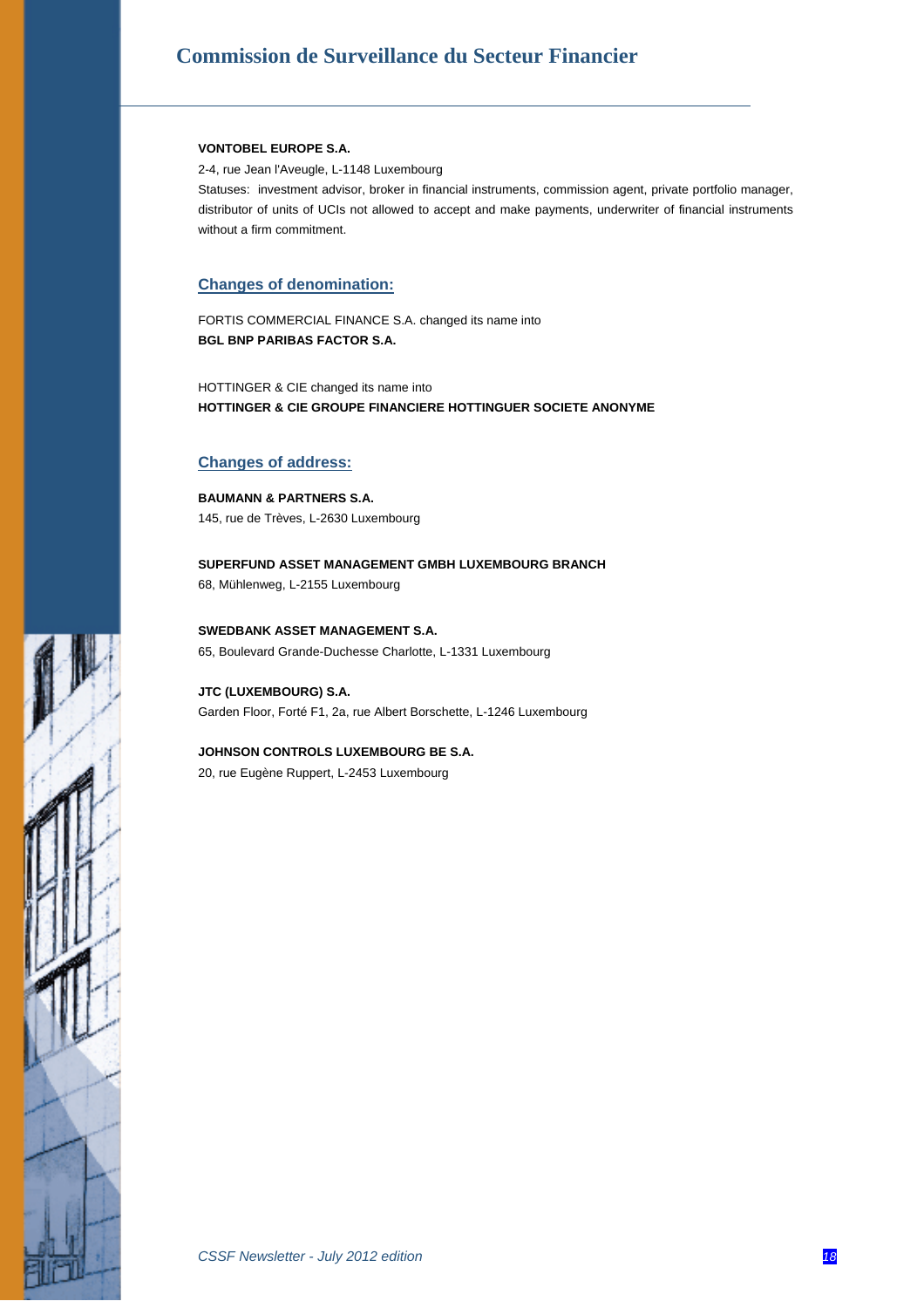#### **LIST OF MANAGEMENT COMPANIES AUTHORISED ACCORDING TO CHAPTER 15 OF THE LAW OF 17 DECEMBER 2010**

Among the management companies whose authorisation exclusively covers the activity of collective management according to Article 101(2) of the law of 17 December 2010 relating to UCIs, the following changes have occurred:

#### **Withdrawal:**

**ALPHA INVESTOR SERVICES MANAGEMENT 26, boulevard Royal, L-2449 Luxembourg** 

#### **Change of address:**

**PICTET FUNDS (EUROPE) S.A. 15, avenue J-F Kennedy, L-1855 Luxembourg** 

Among the management companies whose authorisation covers, in addition to the activity of collective management according to Article 101(2), also one or several other services provided for by Article 101(3) of the law of 17 December 2010 relating to UCIs, the following change has occurred:

#### **Registration:**

**ALPHA INVESTOR SERVICES MANAGEMENT 26, boulevard Royal, L-2449 Luxembourg** 

#### **LIST OF MANAGEMENT COMPANIES AUTHORISED ACCORDING TO CHAPTER 16 OF THE LAW OF 17 DECEMBER 2010**

#### **Registrations:**

**SEDCO CAPITAL LUXEMBOURG S.A. 5, rue Jean Monnet, L-2180 Luxembourg** 

**NIAM LUX MANAGEMENT 2-8, avenue Charles de Gaulle, L-1653 Luxembourg** 

**CINVEN MANCO S.A R.L. 9A, rue Gabriel Lippmann, L-5365 Munsbach** 

**BLUEORCHARD ASSET MANAGEMENT (LUXEMBOURG) S.A. 1B, Heienhaff, L-1736 Senningerberg** 

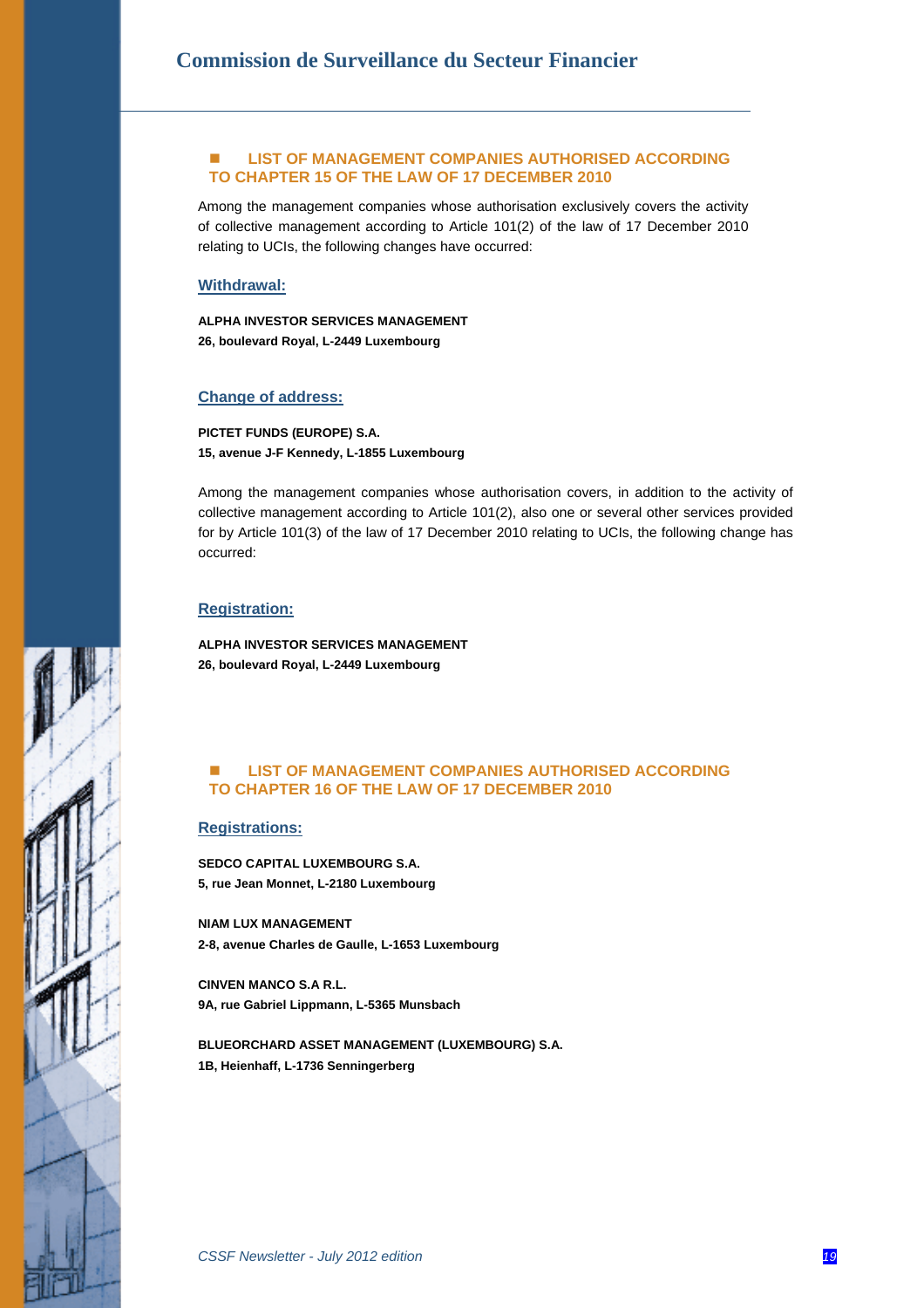#### **Changes of address:**

**PICTET TARGETED FUND MANAGEMENT COMPANY S.A. 15, avenue J-F Kennedy, L-1855 Luxembourg** 

**MIRABAUD FUND MANAGEMENT S.A. 15, avenue J-F Kennedy, L-1855 Luxembourg** 

**PICTET GLOBAL SELECTION FUND MANAGEMENT (LUXEMBOURG) S.A. 15, avenue J-F Kennedy, L-1855 Luxembourg** 

**IVG AUSTRIA (LUX) VERWALTUNGSGESELLSCHAFT S.A. 24, avenue Emile Reuter, L-2420 Luxembourg** 

**IVG LUXEMBOURG S.A R.L. 24, avenue Emile Reuter, L-2420 Luxembourg** 

**MASSENA PARTNERS LUXEMBOURG 12, rue Guillaume Schneider, L-2522 Luxembourg** 

#### **Changes of denomination:**

HRI LUX VERWALTUNGSGESELLSCHAFT S.A. changed its name into **IVG AUSTRIA (LUX) VERWALTUNGSGESELLSCHAFT S.A.** 

MASSENA FINANCE GESTION LUXEMBOURG S.A R.L. changed its name into **MASSENA PARTNERS LUXEMBOURG** 

### **LIST OF SICARS**

#### **Registrations:**

**2BCAPITAL LUXEMBOURG S.C.A. SICAR**  6A, rue Gabriel Lippmann, L-5365 Munsbach

**FIVE ARROWS SECONDARY OPPORTUNITIES III CO-INVESTMENTS S.C.A., SICAR**  3, rue Goethe, L-1637 Luxembourg

#### **Withdrawals:**

**GIMA (SA) SICAR**  9, rue du Laboratoire, L-1911 Luxembourg

**LAUMOR PARTNERS (S.A R.L.) SICAR**  9, rue du Laboratoire, L-1911 Luxembourg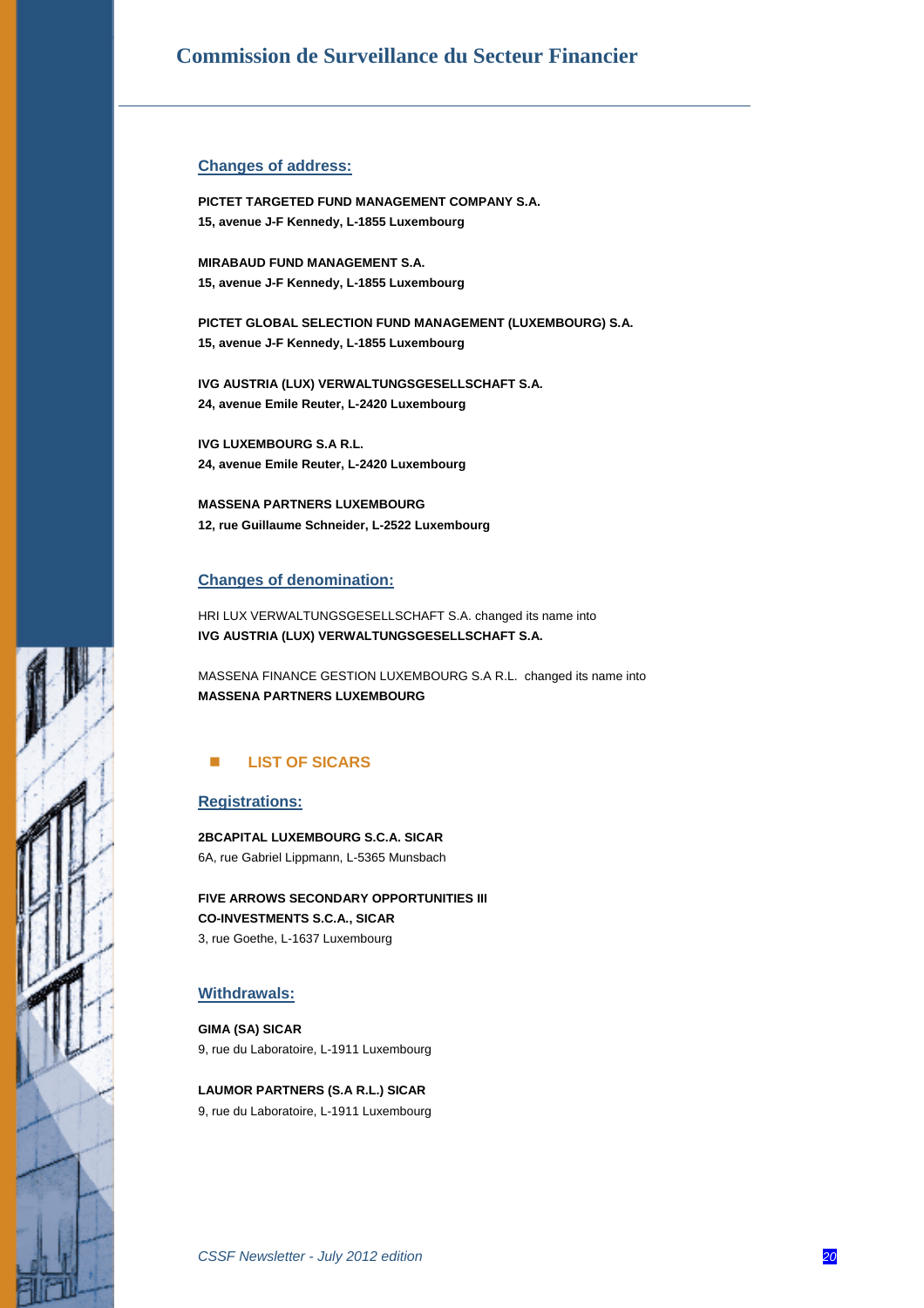#### **RESOLUTION (LUXEMBOURG) S.C.A., SICAR**

40, avenue Monterey, L-2163 Luxembourg

#### **NEEI GULF VENTURE CAPITAL FUND I (SCA) SICAR**

2, boulevard Konrad Adenauer, L-1115 Luxembourg

A decision to withdraw NEE GULF VENTURE CAPITAL FUND I (SCA) SICAR from the official list of SICARs was taken on 2 July 2012 according to Article 13(2) of the law of 15 June 2004 relating to the investment company in risk capital and was notified to the SICAR on 3 July 2012.

### **ATHANOR EQUITIES SICAR-SCA**

20, boulevard Emmanuel Servais, L-2535 Luxembourg

**PET CLUB FINANCE S.A R.L. SICAR**  19-21, boulevard du Prince Henri, L-1724 Luxembourg

#### **Changes of address:**

**RB INTERNATIONAL DEVELOPMENT FUND I S.C.A. SICAR**  5, rue Heienhaff, L-1736 Senningerberg

**VENTECH CHINA II SICAR**  47, avenue J. F. Kennedy, L-1855 Luxembourg

**QUREINVEST II (SCS) SICAR**  51, avenue John F. Kennedy, L-1855 Luxembourg

**QUREINVEST II INVESTMENTS (SCA) SICAR**  51, avenue John F. Kennedy, L-1855 Luxembourg

**MANDARIN CAPITAL PARTNERS S.C.A. SICAR**  26-28, rives de Clausen, L-2165 Luxembourg

**AGRI RENEWABLE FUND SICAR S.A.**  25A, boulevard Royal, L-2449 Luxembourg

#### **LIST OF AUTHORISED SECURITISATION UNDERTAKINGS**

#### **Registrations:**

**SERENADE INVESTMENT CORPORATION S.A.**  9B, Boulevard Prince Henri, L-1724 Luxembourg

**ENSEMBLE INVESTMENT CORPORATION S.A.**  9B, Boulevard Prince Henri, L-1724 Luxembourg

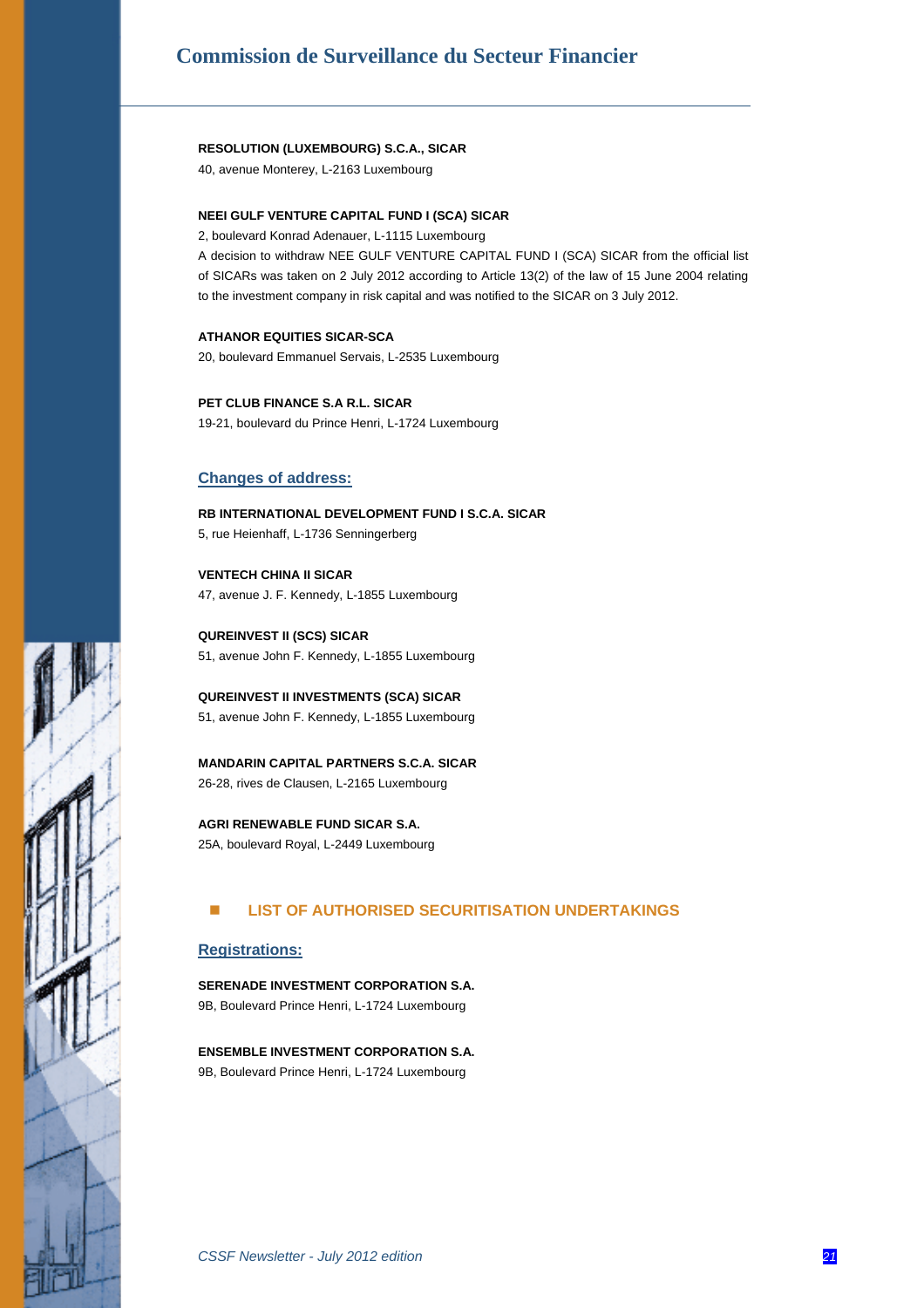#### **LIST OF ISSUERS OF SECURITIES WHOSE HOME MEMBER STATE IS LUXEMBOURG PURSUANT TO THE TRANSPARENCY LAW**

#### **New issuers:**

#### **NAME COUNTRY OF INCORPORATION**

| Cassa Centrale Raiffeisen dell'Alto Adige | Italy      |
|-------------------------------------------|------------|
| F-E Mortgages S.r.l.                      | Italy      |
| Castoro RMBS S.r.I.                       | Italy      |
| Asti Finance PMI S.r.I.                   | Italy      |
| Spoleto Mortgages 2011 Società per la     |            |
| Cartolarizzazione S.r.l.                  | Italy      |
| Omega Pharma NV                           | Belgium    |
| Marche M5 S.r.I                           | Italy      |
| Cars Alliance Warehouse Italy S.r.l.      | Italy      |
| Valsabbina SPV 1 S.r.l.                   | Italy      |
| Eurofins Scientific SE                    | Luxembourg |
| Doric Capital S.A.                        | Luxembourg |

| Italy      |
|------------|
| Italy      |
|            |
| Italy      |
| Belgium    |
| Italy      |
| Italy      |
| Italy      |
| Luxembourg |
| Luxembouro |

#### **Withdrawals:**

Asset Backed Europe S.A. **Luxembourg** HSBC Capital Funding (Euro 1) L.P. **Same Contact Capital** Funding (Euro 1) L.P. Allstate Life Funding LLC **Cayman Islands** The Hertz Corporation **National Contract Contract Contract Contract Contract Contract Contract Contract Contract Contract Contract Contract Contract Contract Contract Contract Contract Contract Contract Contract Contract C** KBC Investments Cayman Islands Limited Cayman Islands GlobeOp Financial Services S.A. Luxembourg Metro International S.A. **Luxembourg** IT Holding Finance S.A. Luxembourg

#### **NAME COUNTRY OF INCORPORATION**

### **LIST OF UNDERTAKINGS FOR COLLECTIVE INVESTMENT (UCIS) Registrations and withdrawals during May 2012**

During the month under review, the following twenty-eight undertakings for collective investment and specialised investment funds were registered on the official list:

- **1) UCIs Part I Law 2010:**
- HALLEY SICAV, 7A, rue Robert Stümper, L-2557 Luxembourg
- NEXT AM FUND, 33, rue de Gasperich, L-5826 Howald-Hesperange
- NIKKO AM GLOBAL UMBRELLA TRUST, 19, rue de Bitbourg, L-1273 Luxembourg
- QUANTICORE MULTISTRATEGYCONCEPT ASSET MIX, 8, rue Lou Hemmer, L-1748 Findel-Golf
- SEF, 8-10, avenue de la Gare, L-1610 Luxembourg
- UNIGLOBAL II, 308, route d'Esch, L-1471 Luxembourg
- UNIRAK NACHHALTIG, 308, route d'Esch, L-1471 Luxembourg
- WEALTH FUND, 4, rue Thomas Edison, L-1445 Luxembourg-Strassen

#### **2) UCIs Part II Law 2010:**

- 2PERFORM, 12, rue Eugène Ruppert, L-2453 Luxembourg
- WHITELAKE, 4, rue Thomas Edison, L-1445 Luxembourg-Strassen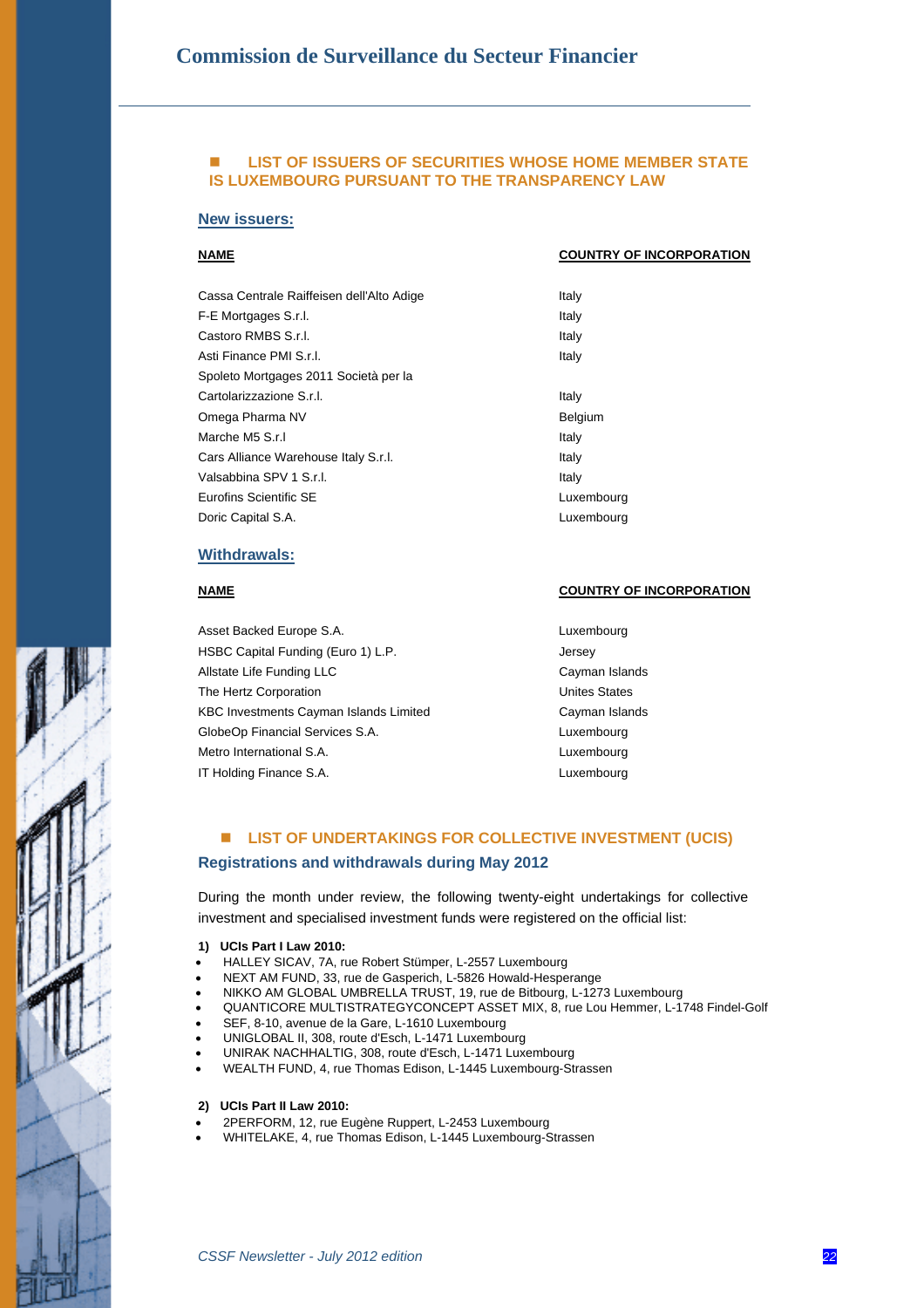#### **3) SIFs:**

- 1798 CONSUMER EQUITY LONG/SHORT FUND, 5, allée Scheffer, L-2520 Luxembourg
- 1798 CONSUMER EQUITY LONG/SHORT MASTER FUND, 5, allée Scheffer, L-2520 Luxembourg
- A CAPITAL CHINA OUTBOUND FUND, 9A, rue Gabriel Lippmann, L-5365 Munsbach
- AVIVA INVESTORS HADRIAN CAPITAL FUND 1 SICAV-SIF, 2, rue du Fort Bourbon, L-1249 Luxembourg
- BAYVK IMMOBILIEN-DACHFONDS 1, 18-20, rue Gabriel Lippmann, L-5365 Munsbach
- BLACKPEAK INVESTMENT FUND, 20, boulevard Emmanuel Servais, L-2535 Luxembourg
- EUROPEAN DIVERSIFIED PROPERTY FUND FCP-FIS, 47, avenue J-F Kennedy, L-1855 Luxembourg
- GOLDING INFRASTRUCTURE SICAV-FIS VII, 43, avenue J-F Kennedy, L-1855 Luxembourg
- KJK FUND II, SICAV-SIF, 412F, route d'Esch, L-1471 Luxembourg
- LIBRARY ART FUND, 15, rue Edward Steichen, L-2540 Luxembourg
- MUGC AB GNMA 30 YEAR FUND, 287-289, route d'Arlon, L-1150 Luxembourg
- MUGC/WA GNMA 30 YEAR FUND, 287-289, route d'Arlon, L-1150 Luxembourg
- PADDINGTON, 4, rue Jean Monnet, L-2180 Luxembourg
- PANSAFE SICAV-SIF S.A., 534, rue de Neudorf, L-2220 Luxembourg
- SB PARTNERS SIF SICAV S.A., 53, rue d'Anvers, L-1130 Luxembourg
- SWISS RE INVESTMENT FUNDS, 6C, route de Trèves, L-2633 Senningerberg
- UNIINSTITUTIONAL INFRASTRUKTUR SICAV-SIF, 308, route d'Esch, L-1471 Luxembourg
- WHITELAKE FIS, 4, rue Thomas Edison, L-1445 Luxembourg-Strassen

The following twenty-six undertakings for collective investment and specialised investment funds were withdrawn from the official list during the month under review:

- **1) UCIs Part I Law 2010:**
- AKTIEN DEUTSCHLAND ""WAIT OR GO"", 6A, route de Trèves, L-2633 Senningerberg
- CB FONDS PREMIUM MANAGEMENT EINKOMMEN TIMING 2012, 6A, route de Trèves, L-2633 Senningerberg
- DEKA-WORLDGARANT BESTSTART 4/2012, 5, rue des Labours, L-1912 Luxembourg
- DSC SICAV, 14, rue Gabriel Lippmann, L-5365 Munsbach
- FONDAK EUROPA, 6A, route de Trèves, L-2633 Senningerberg
- PIRAEUS GREEN FOCUS FUND ANNUAL PROTECTION 90, 19, rue de Bitbourg, L-1273 Luxembourg
- RAIFFEISEN CAPITAL MANAGEMENT LUXEMBURG SICAV, 69, route d'Esch, L-1470 Luxembourg
- TETI INTERNATIONAL FUND, 39, allée Scheffer, L-2520 Luxembourg

#### **2) UCIs Part II Law 2010:**

- ABN AMRO ALTERNATIVE INVESTMENTS, 33, rue de Gasperich, L-5826 Howald-Hesperange
- DELTA LLOYD FUND OF FUNDS, 34, avenue de la Liberté, L-1930 Luxembourg

#### **3) SIFs:**

- ATUM ALTERNATIVE, 2, rue d'Alsace, L-1122 Luxembourg
- AVANA 2ND S.A. SICAV-SIF, 8, rue Lou Hemmer, L-1748 Findel-Golf
- BLUE SKY GLOBAL FUNDS SIF, 20, rue de la Poste, L-2346 Luxembourg
- BLUEORCHARD FUND S.C.A., SICAV-FIS, 69, route d'Esch, L-1470 Luxembourg
- DEKA LOAN INVESTORS LUXEMBOURG I SICAV-FIS, 3, rue des Labours, L-1912 Luxembourg
- DEKA LOAN INVESTORS LUXEMBOURG II SICAV-FIS, 3, rue des Labours, L-1912 Luxembourg
- DEKA MULTI ASSET INVESTORS LUXEMBOURG SICAV-FIS, 3, rue des Labours, L-1912 Luxembourg
- EPARGNE MBS PLUS, 49, avenue J-F Kennedy, L-1855 Luxembourg
- EXCHEQUER MULTIFLEX SICAV-SIF, 31, Z.A. Bourmicht, L-8070 Bertrange
- GLOBAL SOUTH LATAM FUND, 5, allée Scheffer, L-2520 Luxembourg
- GREENROCK FUND, 20, boulevard Emmanuel Servais, L-2535 Luxembourg
- IKB PARTNER FONDS, 18-20, rue Gabriel Lippmann, L-5365 Munsbach
- NEUBERGER BERMAN US CORE EQUITY FUND, 287-289, route d'Arlon, L-1150 Luxembourg
- NPB MONEY MARKET FUND USD, 4, rue Thomas Edison, L-1445 Luxembourg-Strassen
- QUANTUM LEAP SIF-SICAV, 69, route d'Esch, L-1470 Luxembourg
- VDL US\$ CORPORATE BOND FUND, 5, allée Scheffer, L-2520 Luxembourg